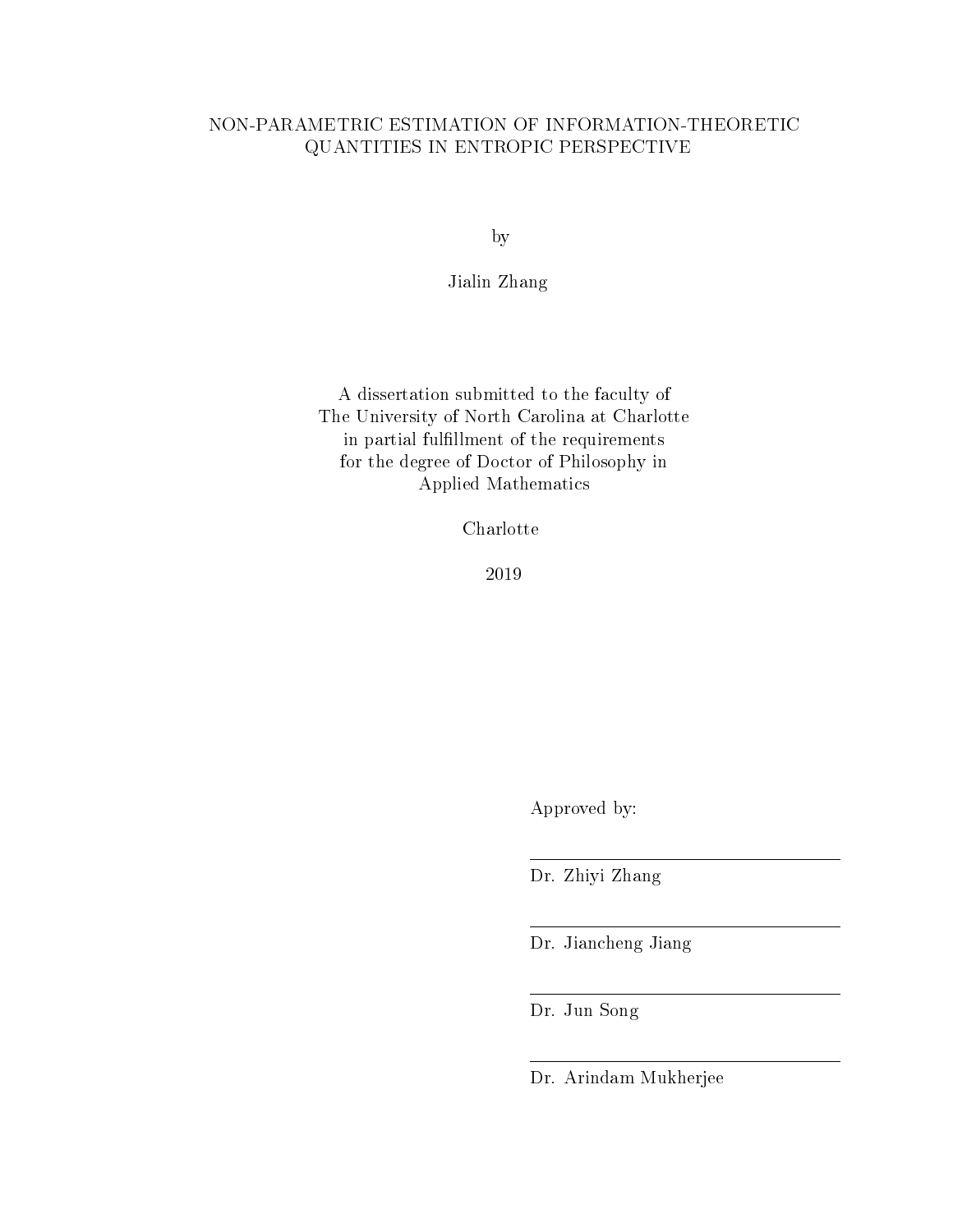c 2019 Jialin Zhang ALL RIGHTS RESERVED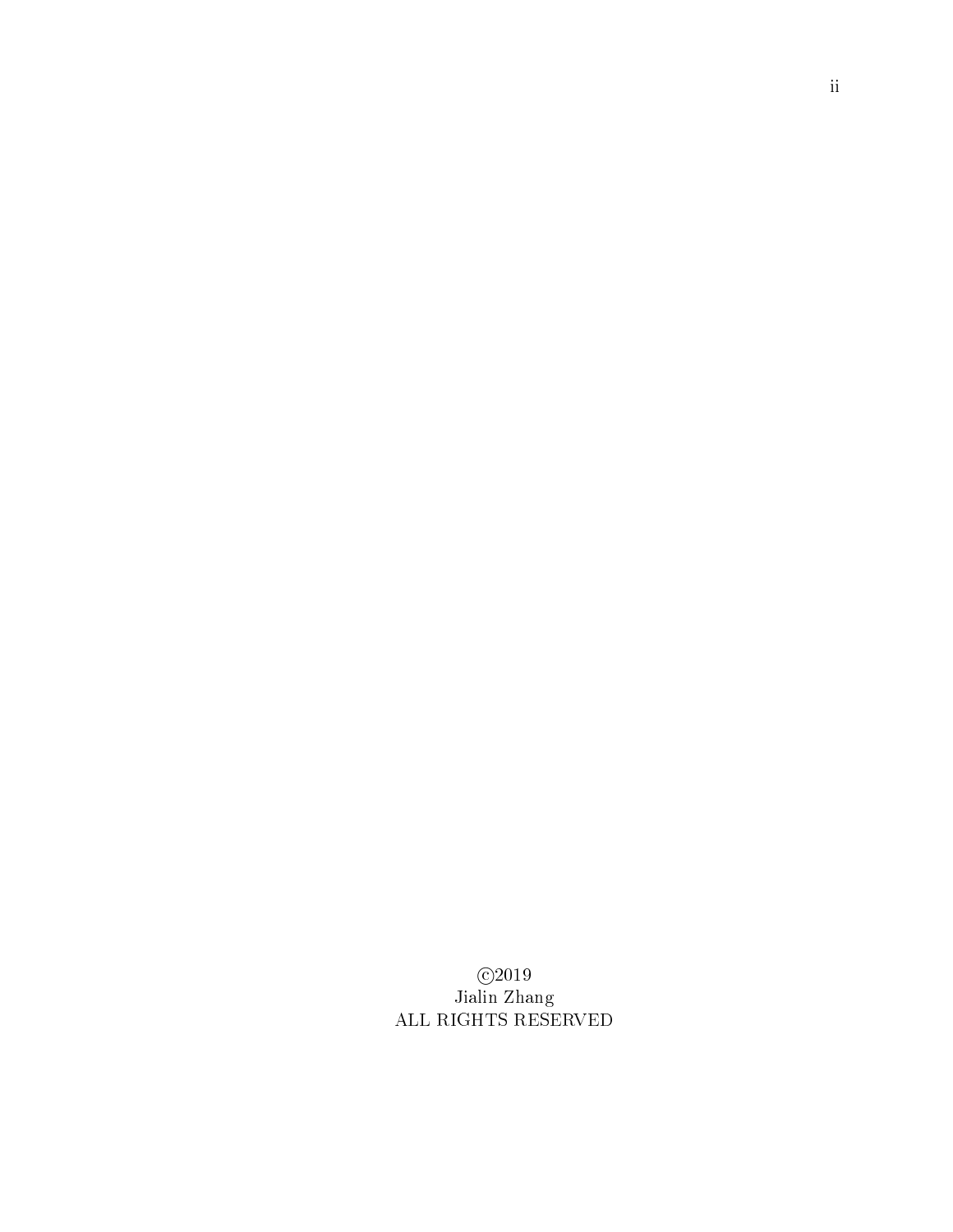#### ABSTRACT

## JIALIN ZHANG. NON-PARAMETRIC ESTIMATION OF INFORMATION-THEORETIC QUANTITIES IN ENTROPIC PERSPECTIVE. (Under the direction of DR. ZHIYI ZHANG)

Introduced by Shannon [1], mutual information is a fundamental brick of information theory for its essential role in measuring association on non-ordinal alphabets. Mutual information being zero is a golden property as it indicates a probabilistic independent between the distributions. This article offers asymptotic chi-square distributions for the plug-in estimator and a non-parametric estimator of mutual information. The established distributions allow new tests of independence in entropic perspective.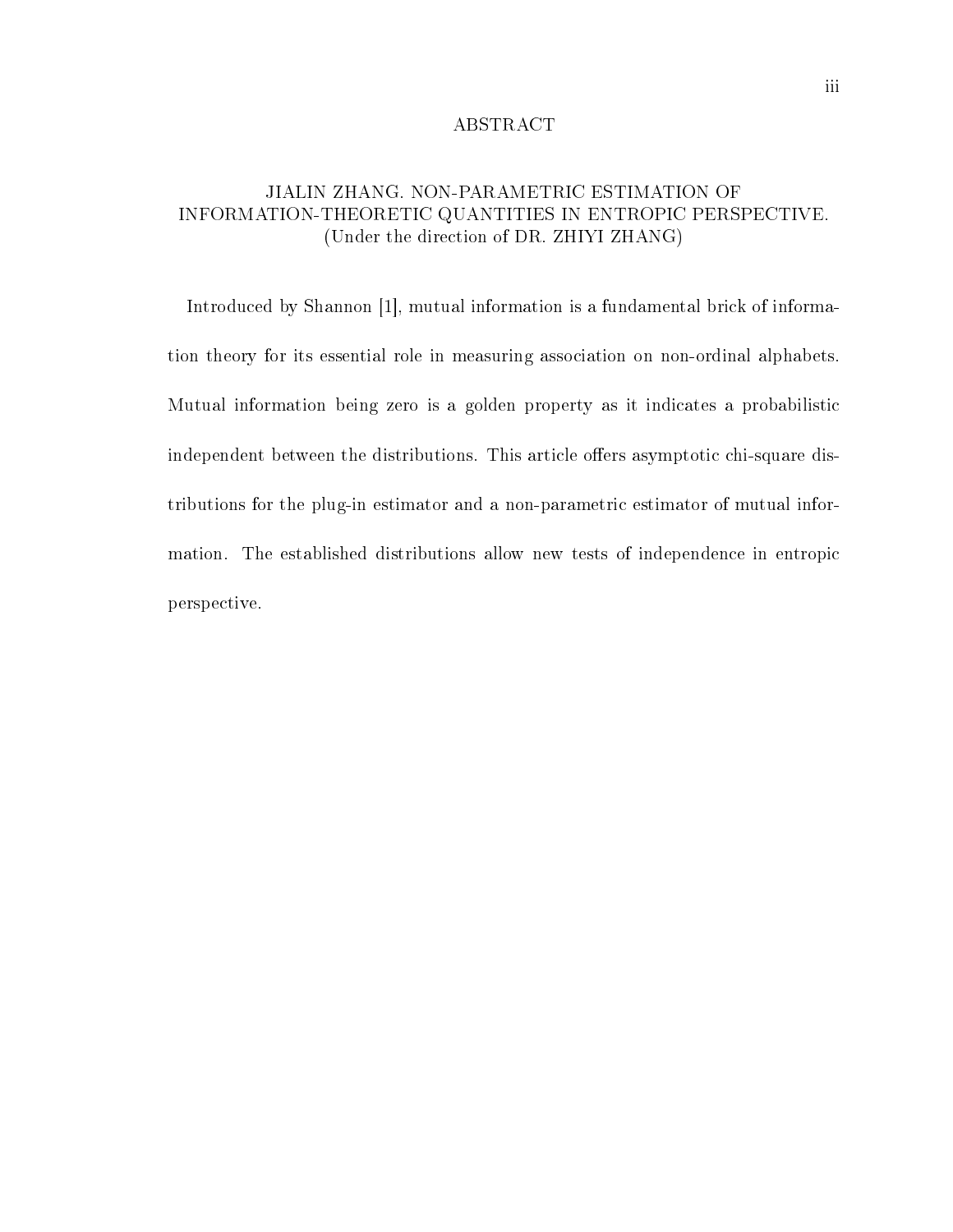#### ACKNOWLEDGEMENTS

The author would like to express the deepest appreciation to his committee chair Professor Zhiyi Zhang, who has continually and convincingly conveyed a spirit of bold adventure in regard to research. Without his uncountable, persistent, and invaluable guidance this dissertation would not have been possible. Special thanks also go to the members in the committee, Prof. Jiancheng Jiang, Prof. Jun Song, and Prof. Arindam Mukherjee, for their insightful and abundant assistance during this study.

In addition, the author would like to thank the University of North Carolina at Charlotte for financial assistance via GASP.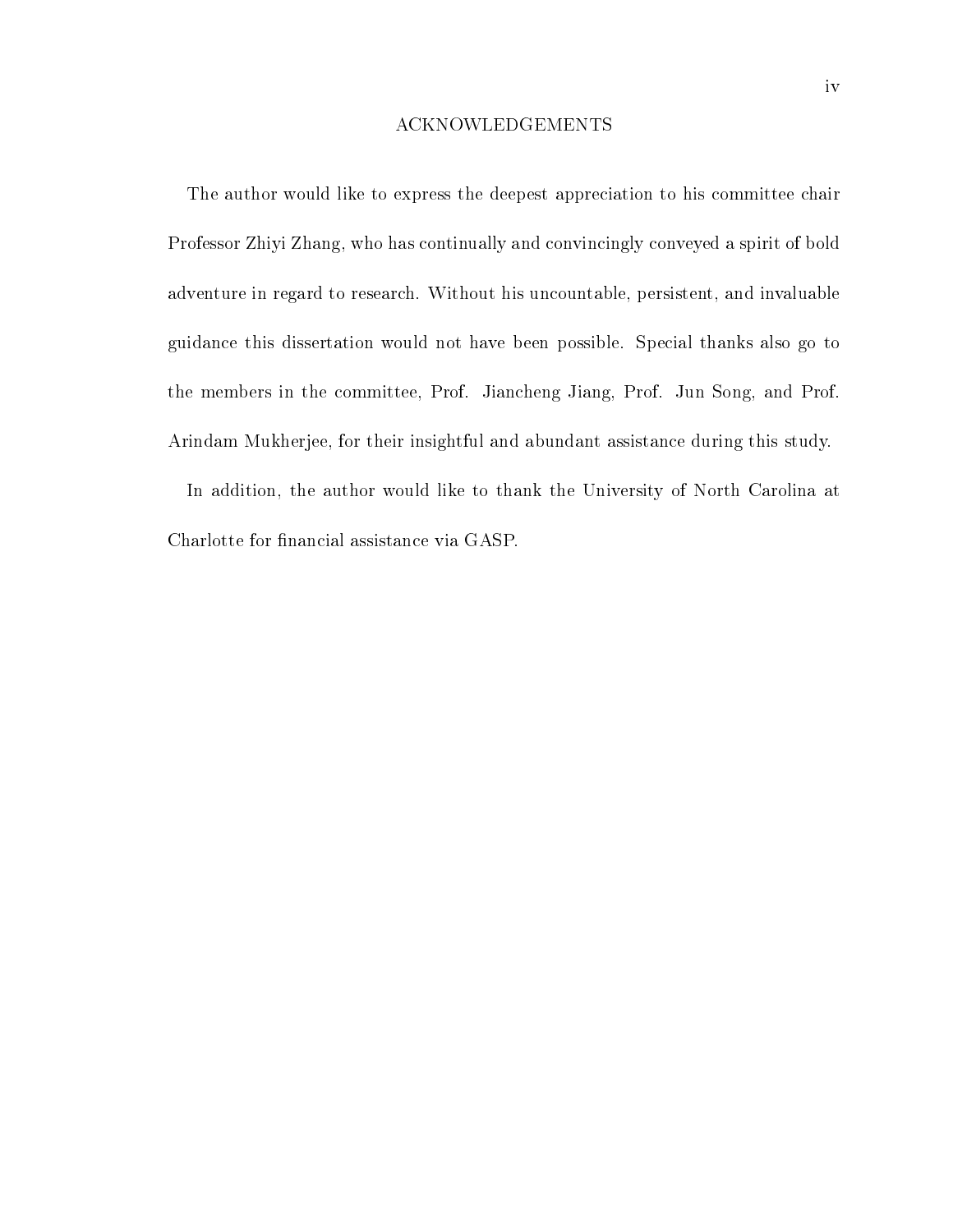# TABLE OF CONTENTS

| LIST OF TABLES                                                                       | vi             |
|--------------------------------------------------------------------------------------|----------------|
| LIST OF FIGURES                                                                      | $\mathbf{1}$   |
| CHAPTER 1: Introduction                                                              | $\sqrt{2}$     |
| 1.1. Challenges in Big Data                                                          | $\overline{2}$ |
| 1.2. Entropy, Mutual Information, and their Estimation                               | 3              |
| Asymptotic Distributions for Mutual Information<br>CHAPTER 2:<br>Estimators          | 8              |
| 2.1. When Mutual Information is Not Zero                                             | 10             |
| 2.2. When Mutual Information is Zero                                                 | 11             |
| <b>CHAPTER 3: Main Results</b>                                                       | 13             |
| 3.1. Proof of the Assumption in First Order Delta Method does not<br>Hold when $M=0$ | 13             |
| 3.2. Proof of the Asymptotic Distribution for $\hat{M}$ when $M = 0$                 | 14             |
| 3.3. Proof of the Asymptotic Distribution for $\tilde{M}_z$ when $M = 0$             | 15             |
| 3.4. Examples                                                                        | 27             |
| CHAPTER 4: Simulation Study                                                          | 29             |
| 4.1. Simulation Settings                                                             | 32             |
| 4.2. Simulation Results                                                              | 33             |
| CHAPTER 5: Conclusion and Future Work                                                | 36             |
| <b>REFERENCES</b>                                                                    | 37             |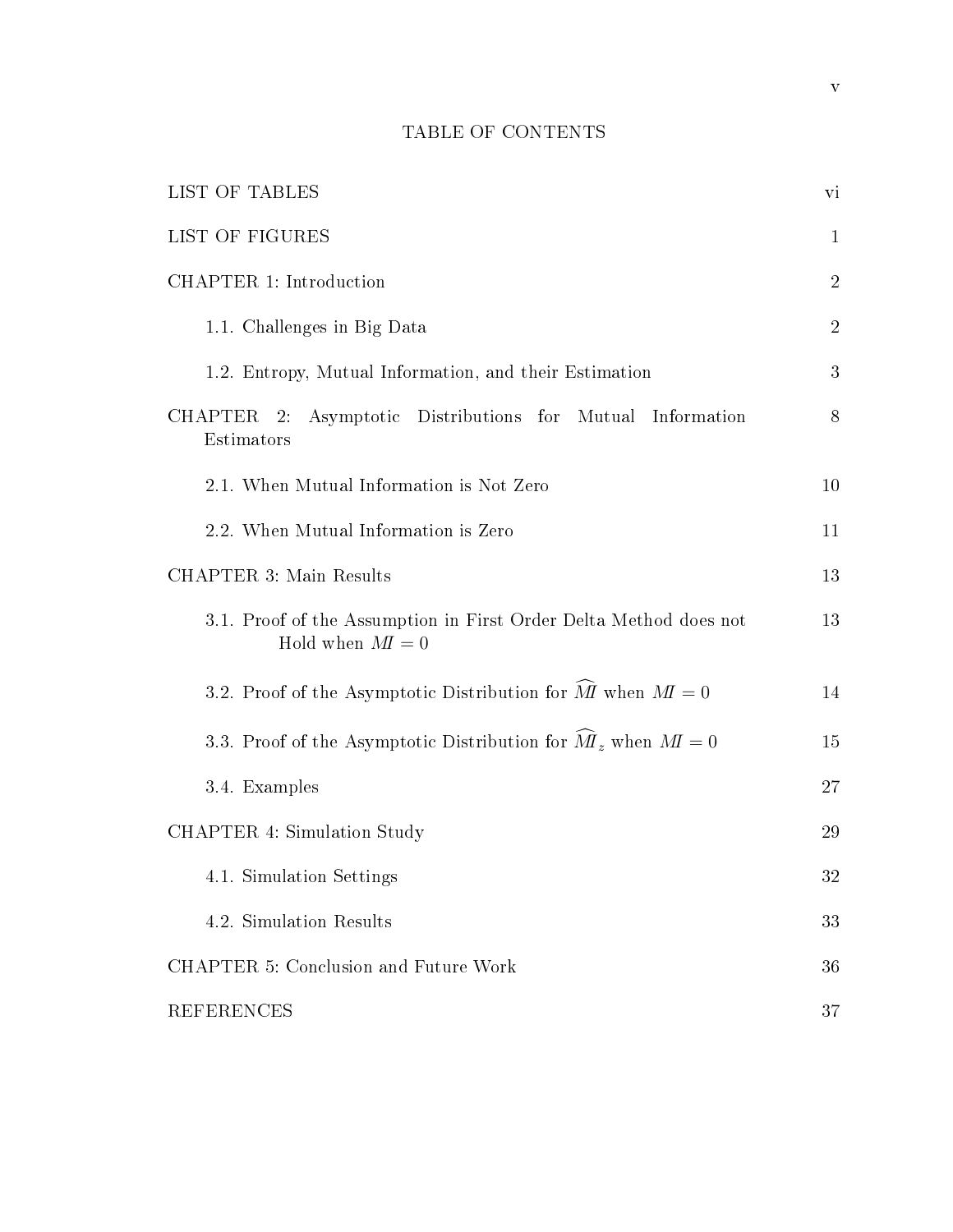# LIST OF TABLES

| TABLE 4.1: Original Sample Frequency Table                                             | 30 |
|----------------------------------------------------------------------------------------|----|
| TABLE 4.2: Partially Adjusted Sample $(X$ categories with low frequencies<br>combined) | 31 |
| TABLE 4.3: Adjusted Sample $(X$ and Y categories with low frequencies<br>combined)     | 31 |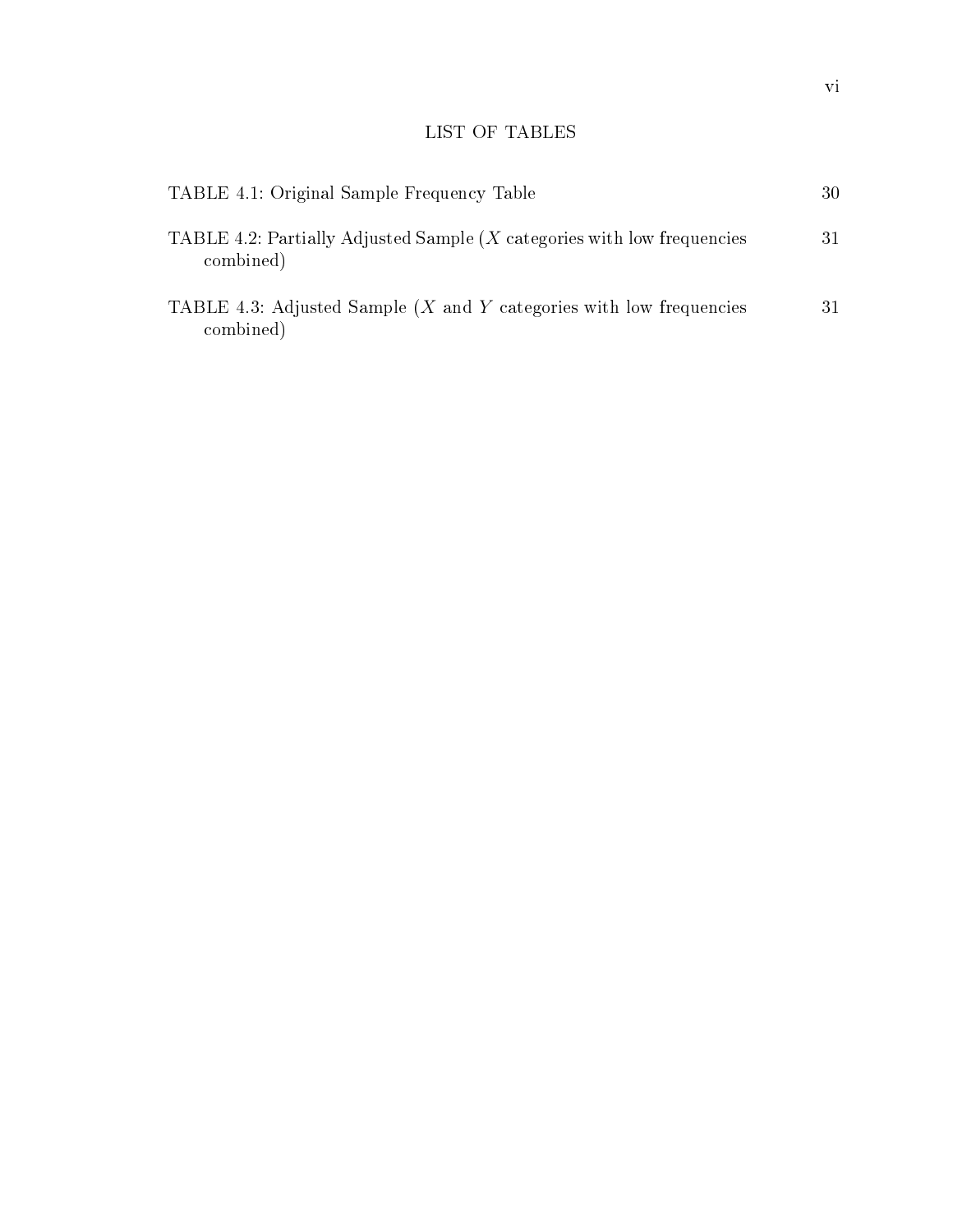## LIST OF FIGURES

| FIGURE 4.1: Size of different tests under different sample size when $\alpha = 0$<br>(0.05.                                   | 34 |
|-------------------------------------------------------------------------------------------------------------------------------|----|
| FIGURE 4.2: Power of different tests under different sample size when<br>$\alpha = 0.05$ under a joint triangle distribution. | 34 |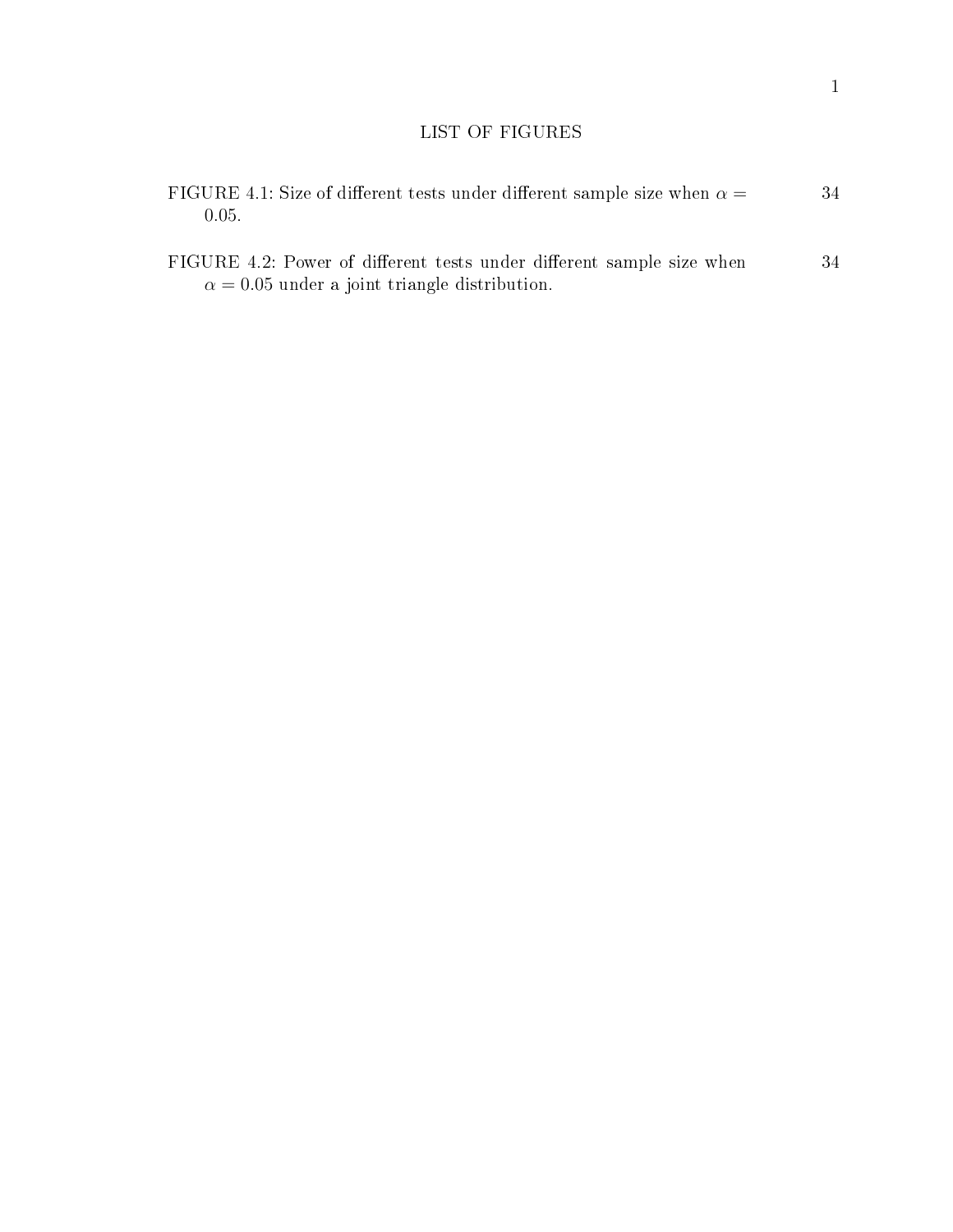### CHAPTER 1: Introduction

#### 1.1 Challenges in Big Data

Recent advancement in information technology increases the capability to obtain, exchange, and store data, hence the term big data. In analyzing these data, at least two fundamental issues immediately present themselves: 1) high dimensionality, and 2) discrete and non-ordinal nature.

Specifically, the vastly complex data space suggests that a data observation can only be appropriately registered in a very high-dimensional space, so much so that the dimensionality could essentially be infinite. On such spaces, the usual statistical methodologies quickly run into estimation and fundamental conceptual problems. Besides, the generality of the data space suggests that possible data values may not have an inherent order among themselves, for example, different gene types in the human genome, different words in a text, and various species in an ecological population.

The absence of inherent order immediately challenges the concept of a random variable. Namely, random variable, a function from the sample space to the real space, does not naturally exist on non-ordinal data spaces. Consequently, many familiar and fundamental concepts of Statistics and Probability no longer exist, for example,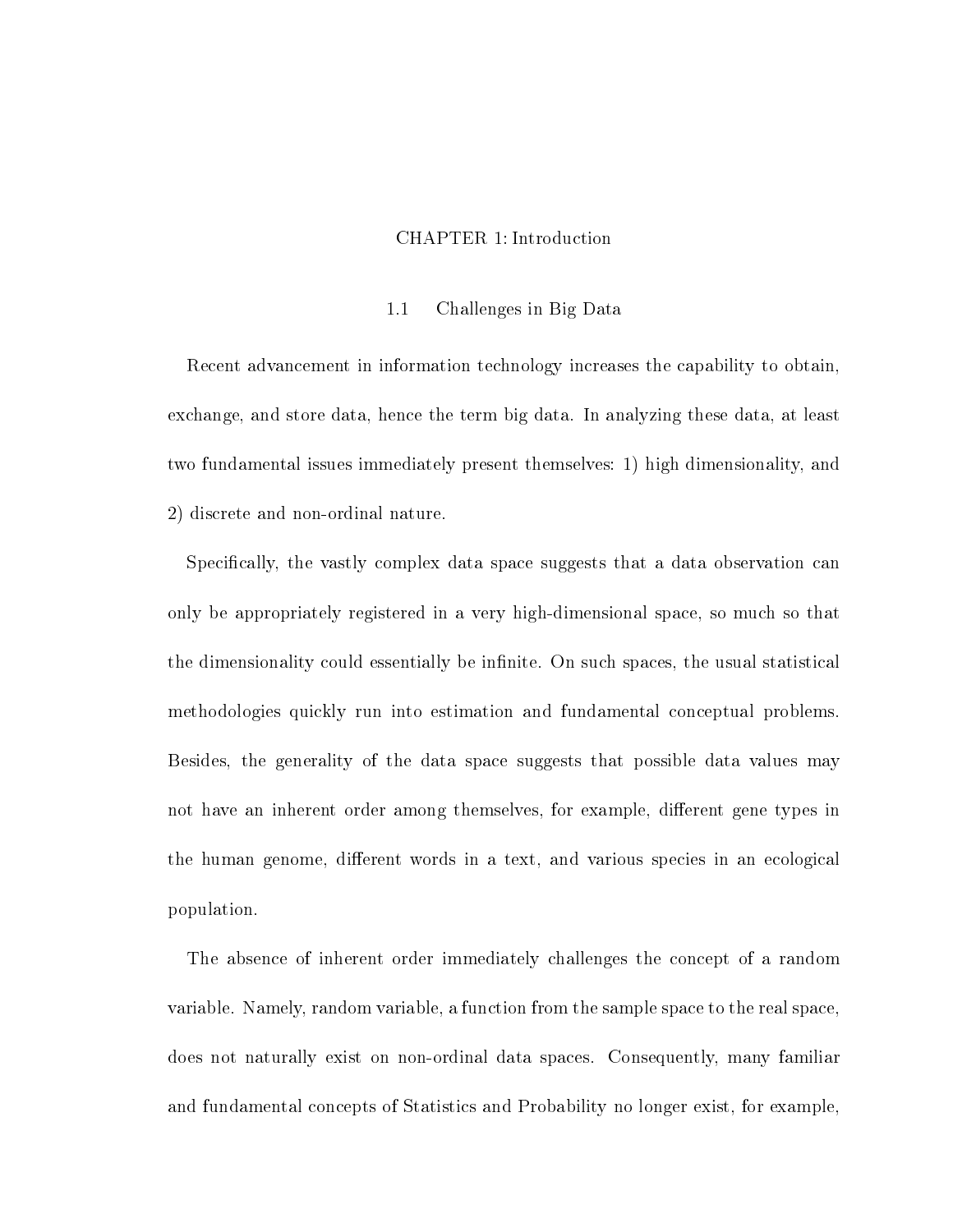moments, correlation, tail, characteristic function. As a result, to characterize the probability distributions on non-ordinal alphabets, inter-disciplinary research between Statistics, Probability, and Information Theory is needed.

#### 1.2 Entropy, Mutual Information, and their Estimation

In 1948, Shannon introduced the concept of entropy and mutual information in his landmark paper [1], where he defined Shannon's entropy as:

$$
H = \sum_{k} p_k \ln p_k.
$$

Compared to classical concepts (e.g., moments), entropy is calculated by probabilities (or ordered probabilities), and it does not rely on metric information, and thus it could exist in non-ordinal alphabets. Without using any metric information, entropy describes the level of dispersion in the probability distribution. In general, the larger the entropy, the heavier the dispersion. For example, a probability distribution with an effective cardinality  $K = 4$  can produce a maximum possible entropy of  $\ln 4$ , and the maximum is achieved when the population distribution is uniform. And thus entropy can be considered as the moments on non-ordinal alphabets. Based on entropy, various information-theoretic quantities were proposed, for example, mutual information, Kullback-Leibler divergence, and entropic moments. These quantities characterize the information from a non-ordinal perspective, and they could be useful under much broader conditions. For example, mutual information could capture the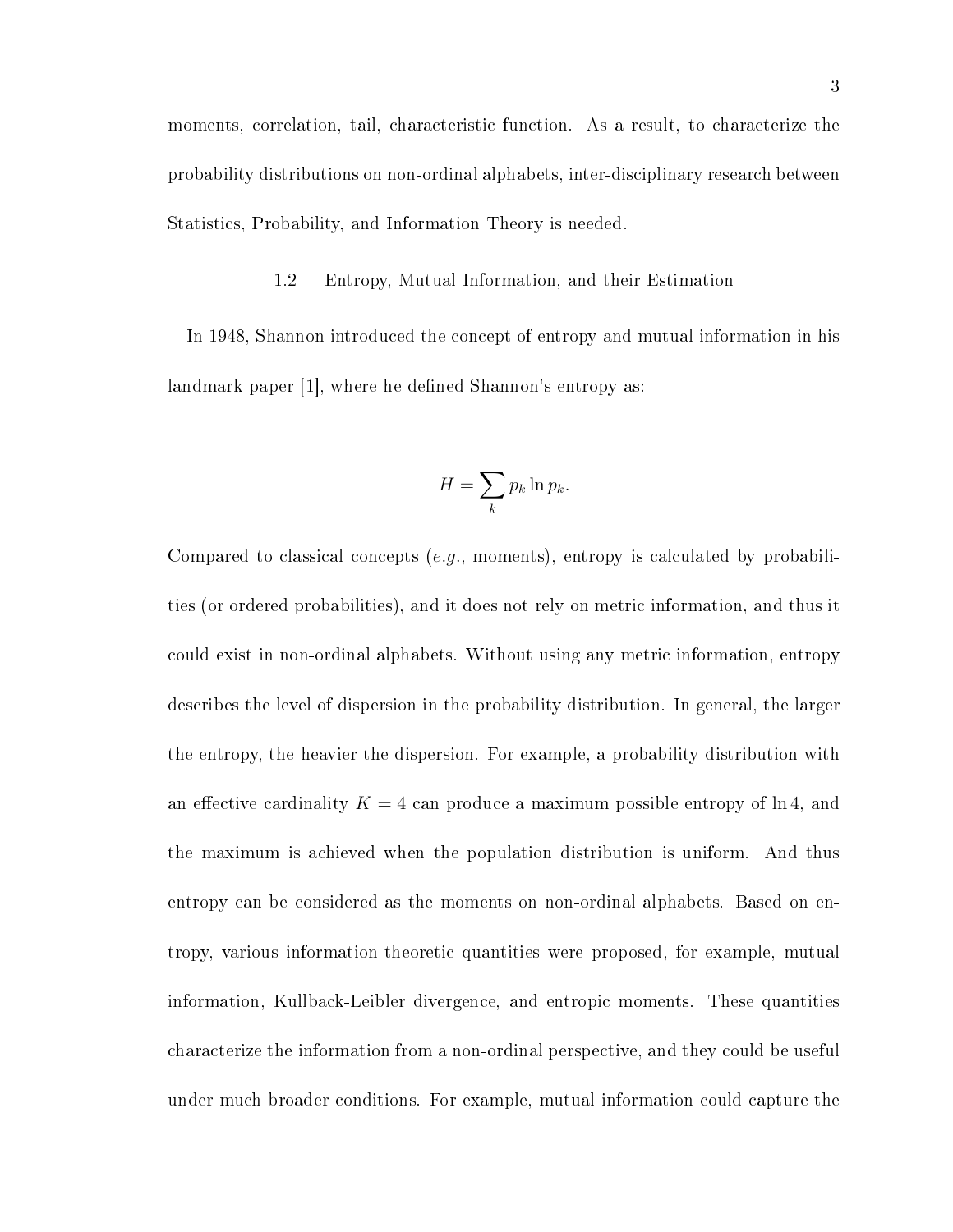associations among both non-ordinal and ordinal random elements (or random variables) no matter if the relationship between the ordinal random variables is linear or nonlinear. For another example, entropic moments could serve as a characterization of distributions in place of characteristic functions in classic Statistics, and entropic moments exist in both non-ordinal and ordinal spaces where the characteristic functions only exist in ordinal spaces.

Most of the existing information-theoretic quantities are linear functions of entropy. As a result, the estimation of entropy plays a central role in practice in Information Theory. However, the estimation of entropy is technically difficult problems due to the curse of "High Dimensionality" and "Discrete and Non-ordinal Nature". For about 50 years since [1], advances in this area have been slow to come. Naively, people have been using the plug-in estimator (or the maximum likelihood estimator)

$$
\hat{H} = \sum \hat{p}_k \ln \hat{p}_k.
$$

When the K is finite, [2] showed that the bias of  $\hat{H}$  is

$$
E(\hat{H}) - H = -\frac{K-1}{2n} + \frac{1}{12n^2} \left( 1 - \sum_{k=1}^{K} \frac{1}{p_k} \right) + \mathcal{O}\left(n^{-3}\right).
$$

Plentiful estimators tried to add bias corrections to the plug-in estimators when K is finite. Such attempts include Miller-Madow (1955) estimator  $(\hat{H}_{MM})$  and the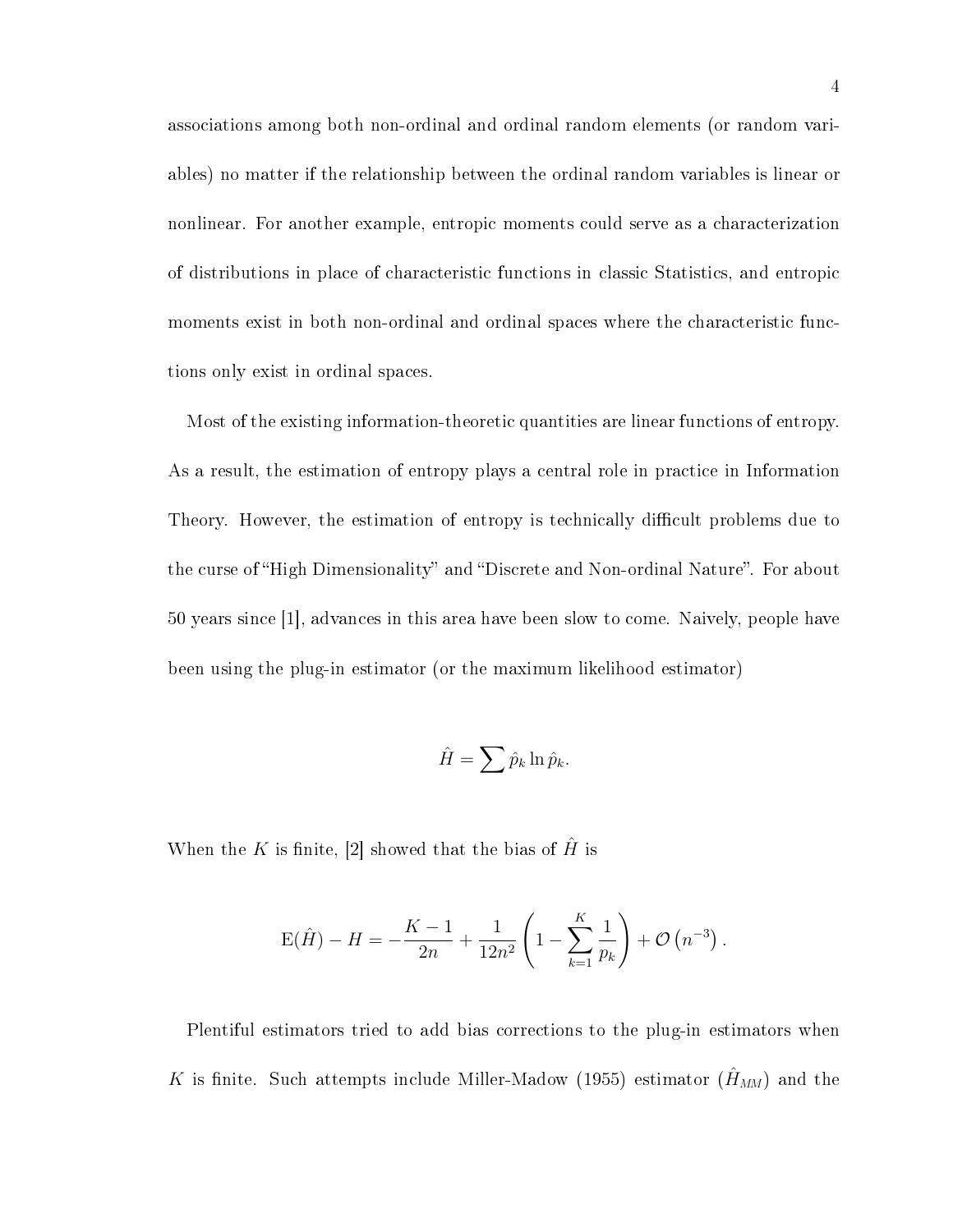Jackknife (1977) estimator  $(\hat{H}_{JK})$ . let  $\hat{K}$  be the number of categories observed in the sample, and

$$
\hat{H}_{MM} = \hat{H} + \frac{\hat{K} - 1}{2n}.
$$

It can be shown that, for finite K, the bias of  $\hat{H}_{MM}$  is

$$
E(\hat{H}_{MM}) - H = \frac{1}{12n^2} \left( 1 - \sum_{k=1}^{K} \frac{1}{p_k} \right) + \mathcal{O}(n^{-3}).
$$

 $\hat{H}_{J\!K}$  is calculated in three steps:

- 1. for each  $i \in \{1, 2, ..., n\}$  construct  $\hat{H}^{(i)}$ , which is a plug-in estimator based on a sub-sample of size  $n - 1$  obtained by leaving the *i*th observation out;
- 2. obtain  $\hat{H}_{(i)} = n\hat{H} (n-1)\hat{H}^{(i)}$  for  $i = 1, \cdots, n$ ; and then
- 3. compute the jackknife estimator

$$
\hat{H}_{JK} = \frac{\sum_{i=1}^{n} \hat{H}_{(i)}}{n}.
$$
\n(1.2.1)

Equivalently,  $(1.2.1)$  can be written as

$$
\hat{H}_{JK} = n\hat{H} - (n-1)\frac{\sum_{i=1}^{n} \hat{H}^{(i)}}{n}.
$$

The jackknife estimator of entropy was first described by [3]. When  $K < \infty$ , it can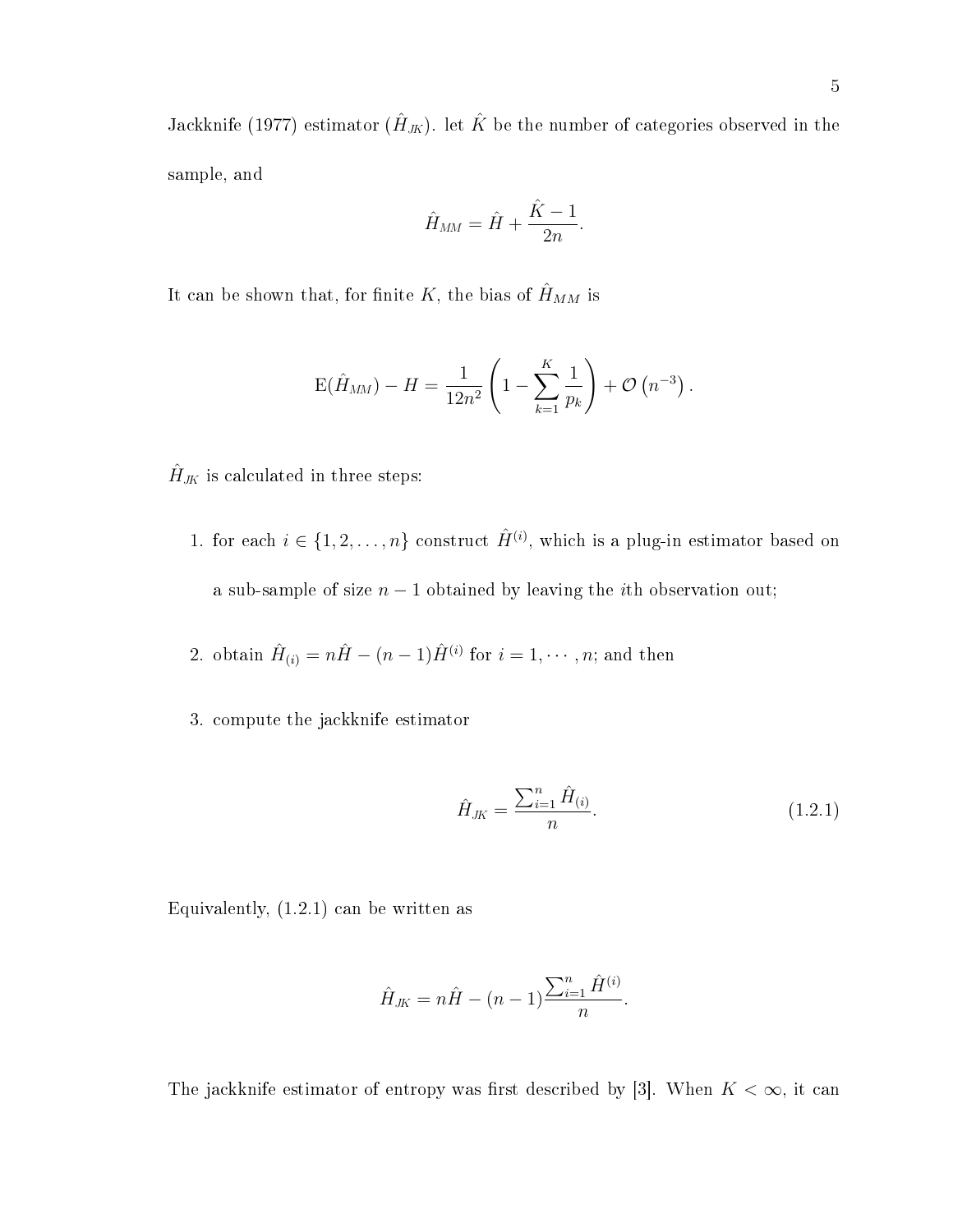be shown that the bias of  $\hat{H}_{JK}$  is

$$
\mathrm{E}\left(\hat{H}_{J\!K}\right)-H=\mathcal{O}\left(n^{-2}\right).
$$

 $\hat{H}_{MM}$  and  $\hat{H}_{JK}$  reduce the rate of bias to a higher order power-decaying. While researchers were seeking for unbiased estimators,  $[4]$  proved that for finite K, an unbiased estimator for entropy does not exist. As a result, it is only possible to reduce the bias to a smaller extent. Inspired by Turing's formula, [5] showed that Shannon's entropy is algebraically equivalent to a function of entropic moments  $(\zeta_v)$ , which the uniformly minimum-variance unbiased estimators (UMVUEs) were established in [6] for the first  $(n-1)$  moments,  $\zeta_1, \cdots, \zeta_{n-1}$ . Based on these UMVUEs,  $\hat{H}_z$ , the stateof-the-art entropy estimator, is developed as

$$
\hat{H}_z(\cdot) = \sum_{v=1}^{n-1} \frac{1}{v} \frac{n^{1+v}[n-(1+v)]!}{n!} \sum_k \left[ \hat{p}_k \prod_{j=0}^{v-1} \left(1 - \hat{p}_k - \frac{j}{n}\right) \right].
$$
\n(1.2.2)

The bias of  $\hat{H}_z$  is

$$
E(\hat{H}_z) - H = \mathcal{O}\left(\frac{(1 - p_\wedge)^n}{n}\right),\,
$$

where  $p_{\wedge} = \min\{p_k > 0\}$ . When K is finite,  $\hat{H}_z$  reduces the bias of entropy estimation from power decaying to exponentially decaying. Compared to  $\hat{H}$  and  $\hat{H}_{MM}$ , of which the biases are infinity with a finite sample,  $\hat{H}_z$  has an exponentially decaying bias under the same condition.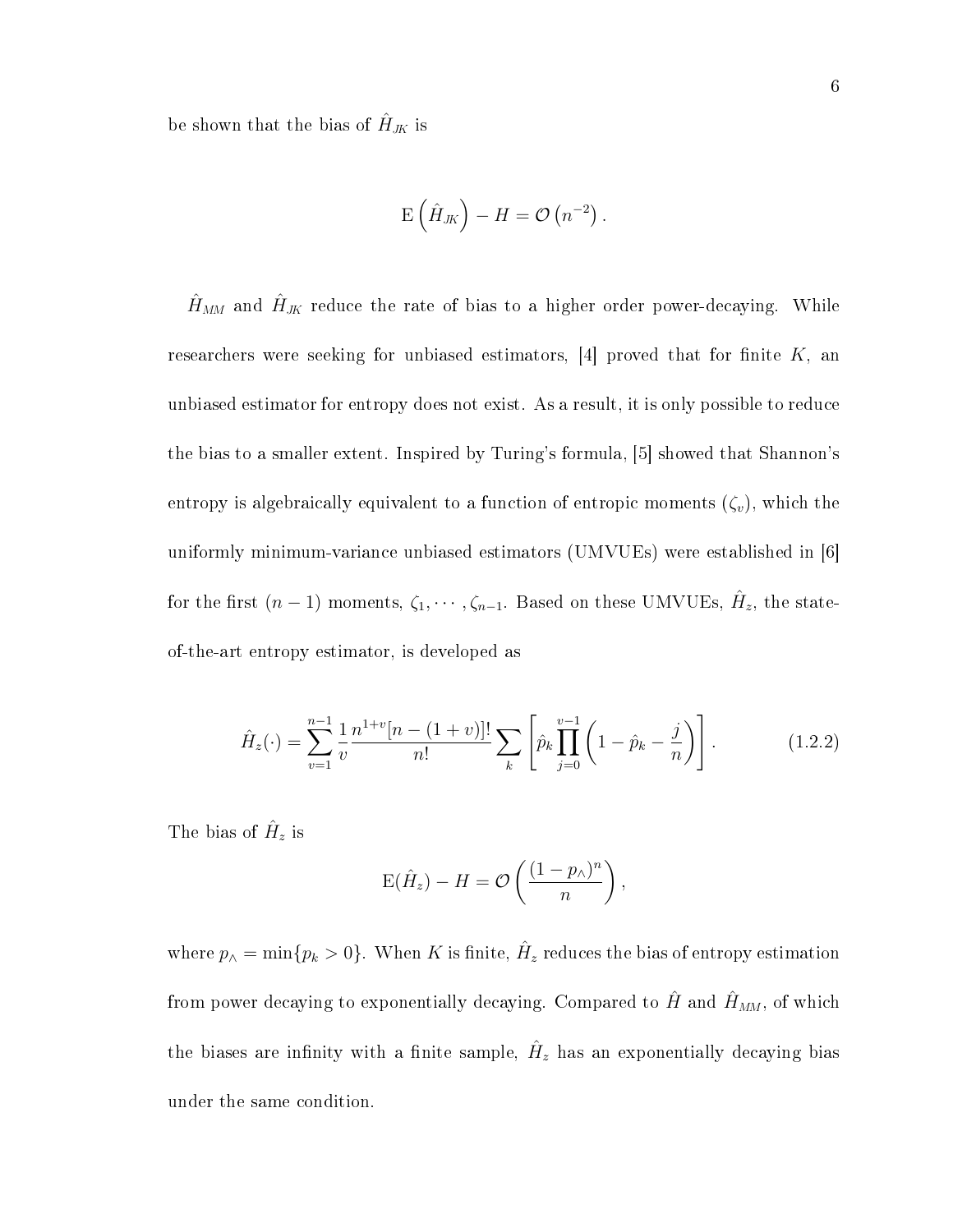For finite K, the asymptotic normalities for  $\hat{H}$ ,  $\hat{H}_{MM}$ , and  $\hat{H}_{JK}$  are straight forward, and the asymptotic normality for  $\hat{H}_z$  was provided in [7]. When K is countable infinite, asymptotic distributions with certain conditions for  $\hat{H}, \hat{H}_{MM}, \hat{H}_{JK},$  and  $\hat{H}_z$  are established recently in [8], [9], and [10]. Additional discussions on entropy estimation could also be found in [11] and [12].

The progress in entropy estimation allows further investigations on the estimation of mutual information. In Chapter 2, two mutual information estimators and their asymptotic properties are discussed.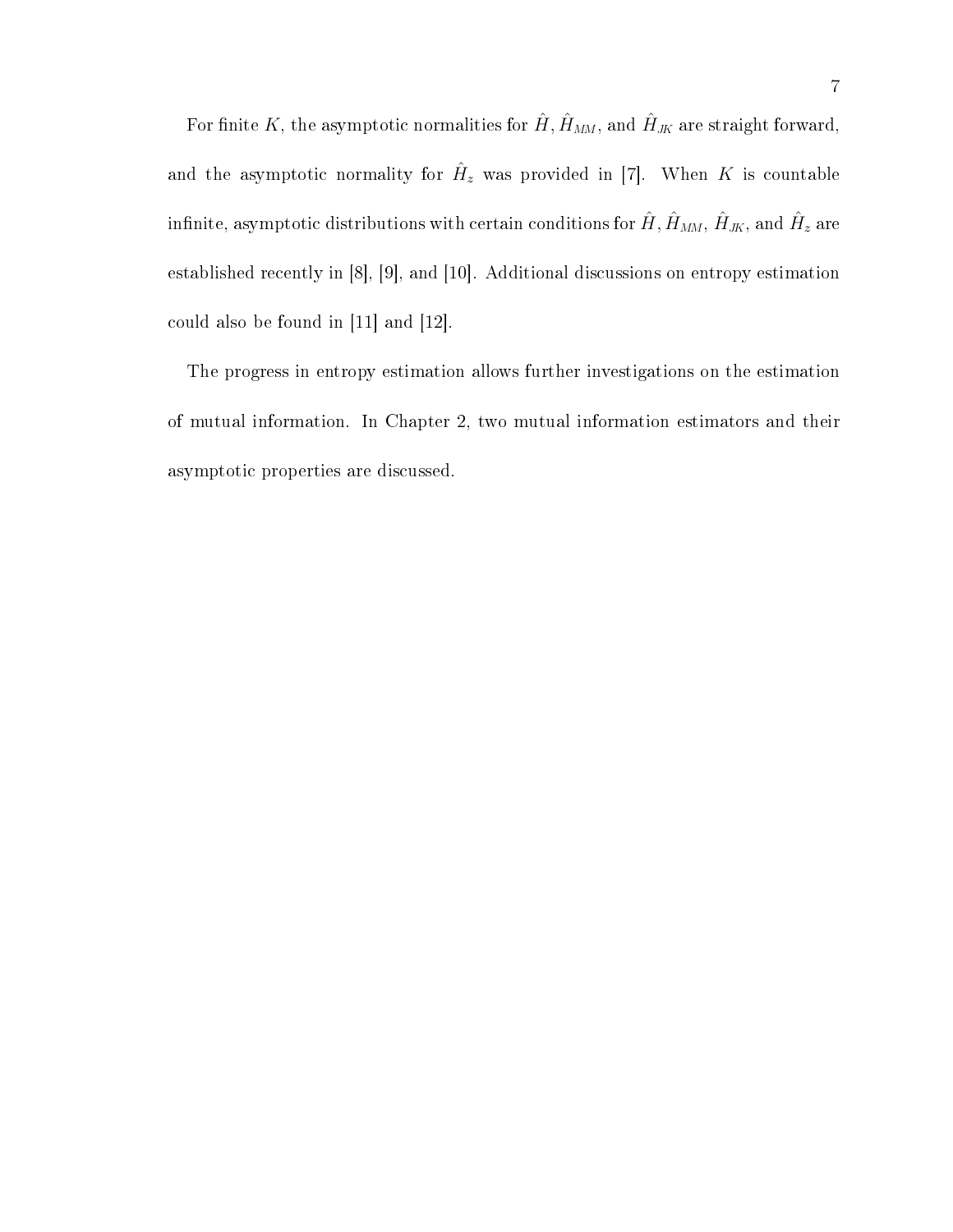CHAPTER 2: Asymptotic Distributions for Mutual Information Estimators

Let  $\mathscr{X} = \{x_i; i = 1, \cdots, K_1\}$  and  $\mathscr{Y} = \{y_j; j = 1, \cdots, K_2\}$  be two finite alphabets with cardinalities  $K_1 < \infty$  and  $K_2 < \infty$  respectively. Consider the Cartesian product  $\mathscr{X} \times \mathscr{Y}$  with a joint probability distribution  $\mathbf{p} = \{p_{i,j}\}$ . Let the two marginal distributions be respectively denoted by  $\mathbf{p}_x = \{p_{i,\cdot}\}$  and  $\mathbf{p}_y = \{p_{\cdot,j}\}$  where  $p_{i,\cdot} = \sum_j p_{i,j}$  and  $p_{\cdot,j} = \sum_i p_{i,j}$ . Assume that  $p_{i,\cdot} > 0$  and  $p_{\cdot,j} > 0$  for all  $1 \leq i \leq K_1$  and  $1 \leq j \leq K_2$ , and that there are  $K = \sum_{i,j} 1[p_{i,j} > 0]$  non-zero entries in  $\{p_{i,j}\}$ . We re-enumerate these K positive probabilities in one sequence and denote it as  $\{p_k; k = 1, \cdots, K\}$ .

Shannon's entropies for  $\mathscr{X}, \mathscr{Y},$  and  $\mathscr{X} \times \mathscr{Y}$ , and mutual information between  $\mathscr{X}$ and  ${\mathscr Y}$  are defined as

$$
H(X) = -\sum_{i} p_{i,\cdot} \ln p_{i,\cdot},
$$

$$
H(Y) = -\sum_{j} p_{\cdot,j} \ln p_{\cdot,j}, \qquad (2.0.1)
$$

$$
H(X,Y) = -\sum_{i} \sum_{j} p_{i,j} \ln p_{i,j} = -\sum_{k=1}^{K} p_k \ln p_k,
$$

$$
M(X,Y) = H(X) + H(Y) - H(X,Y).
$$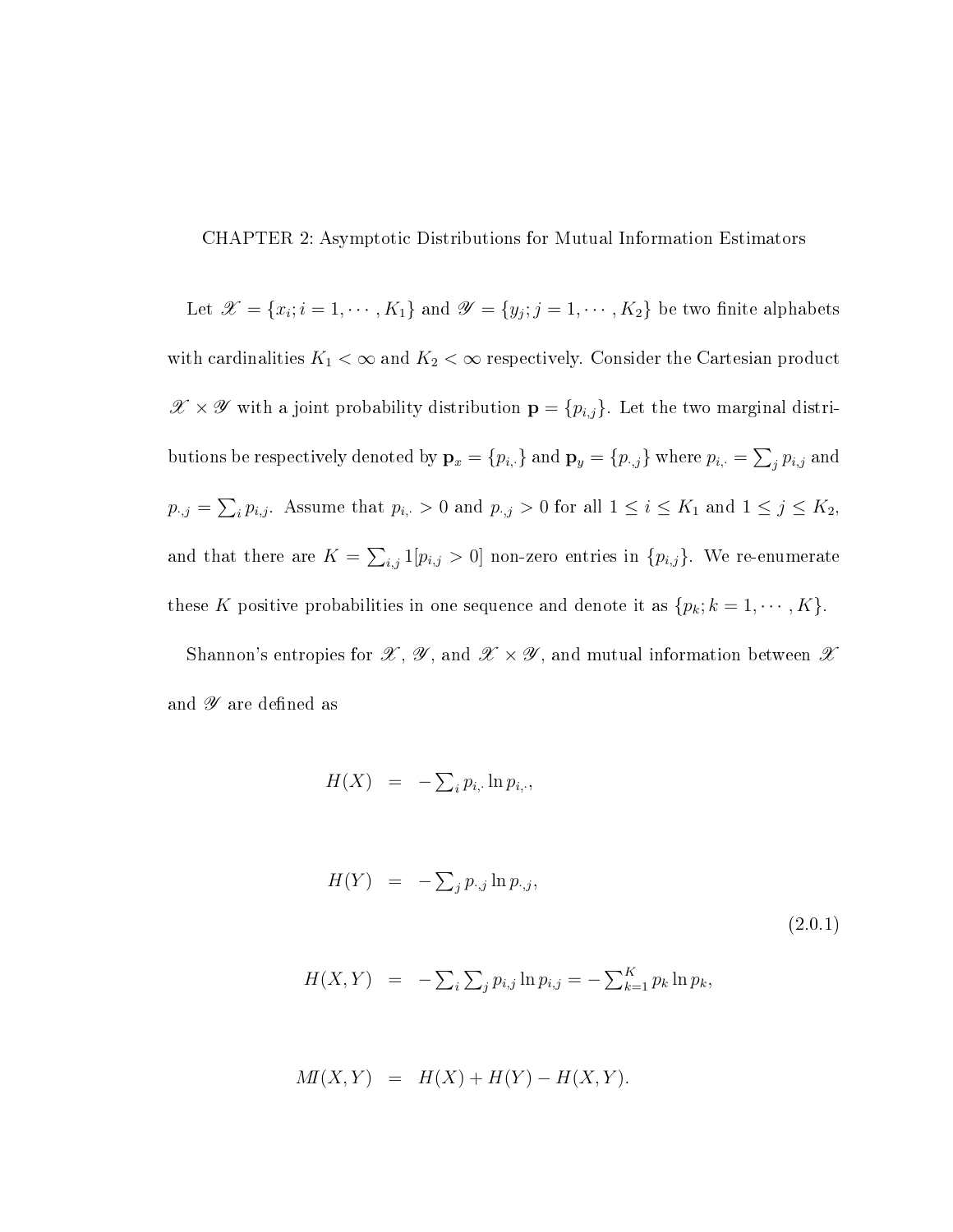For every pair of i and j, let  $f_{i,j}$  be the observed frequency of the random pair  $(X, Y)$  taking value  $(x_i, y_j)$ , where  $i = 1, \dots, K_1$  and  $j = 1, \dots, K_2$ , in an *iid* sample of size n from  $\mathscr{X} \times \mathscr{Y}$  under **p**; and let  $\hat{p}_{i,j} = f_{i,j}/n$  be the corresponding relative frequency. Consequently we write  $\hat{\mathbf{p}} = \{\hat{p}_{i,j}\}, \ \hat{\mathbf{p}}_x = \{\hat{p}_{i,\cdot}\}\$ and  $\hat{\mathbf{p}}_y = \{\hat{p}_{\cdot,j}\}\$ as the sets of observed joint and marginal relative frequencies. The objective of interest is to estimate the mutual information MI.

Let

$$
\widehat{M} = \widehat{M}(X, Y) = \widehat{H}(X) + \widehat{H}(Y) - \widehat{H}(X, Y) \tag{2.0.2}
$$

where  $\hat{H}(X) = -\sum_i \hat{p}_{i,\cdot} \ln \hat{p}_{i,\cdot}, \hat{H}(Y) = -\sum_j \hat{p}_{\cdot,j} \ln \hat{p}_{\cdot,j},$  and  $\hat{H}(X,Y) = -\sum_{i,j} \hat{p}_{i,j} \ln \hat{p}_{i,j}.$  $\widehat{M}$  is the so-called plugin estimator of mutual information, or maximum likelihood estimator when  $K$  is finite.

Let

$$
\widehat{M}_z = \widehat{M}_z(X, Y) = \hat{H}_z(X) + \hat{H}_z(Y) - \hat{H}_z(X, Y)
$$

$$
= \sum_{v=1}^{n-1} \frac{1}{v} \left\{ \frac{n^{v+1}[n-(v+1)]!}{n!} \sum_{i=1}^{K_1} \left[ \hat{p}_{i, \cdot} \prod_{k=0}^{v-1} \left( 1 - \hat{p}_{i, \cdot} - \frac{k}{n} \right) \right] \right\}
$$
  
+ 
$$
\sum_{v=1}^{n-1} \frac{1}{v} \left\{ \frac{n^{v+1}[n-(v+1)]!}{n!} \sum_{j=1}^{K_2} \left[ \hat{p}_{\cdot,j} \prod_{k=0}^{v-1} \left( 1 - \hat{p}_{\cdot,j} - \frac{k}{n} \right) \right] \right\}
$$
  
- 
$$
\sum_{v=1}^{n-1} \frac{1}{v} \left\{ \frac{n^{v+1}[n-(v+1)]!}{n!} \sum_{i=1}^{K_1} \sum_{j=1}^{K_2} \left[ \hat{p}_{i,j} \prod_{k=0}^{v-1} \left( 1 - \hat{p}_{i,j} - \frac{k}{n} \right) \right] \right\}
$$
(2.0.3)

.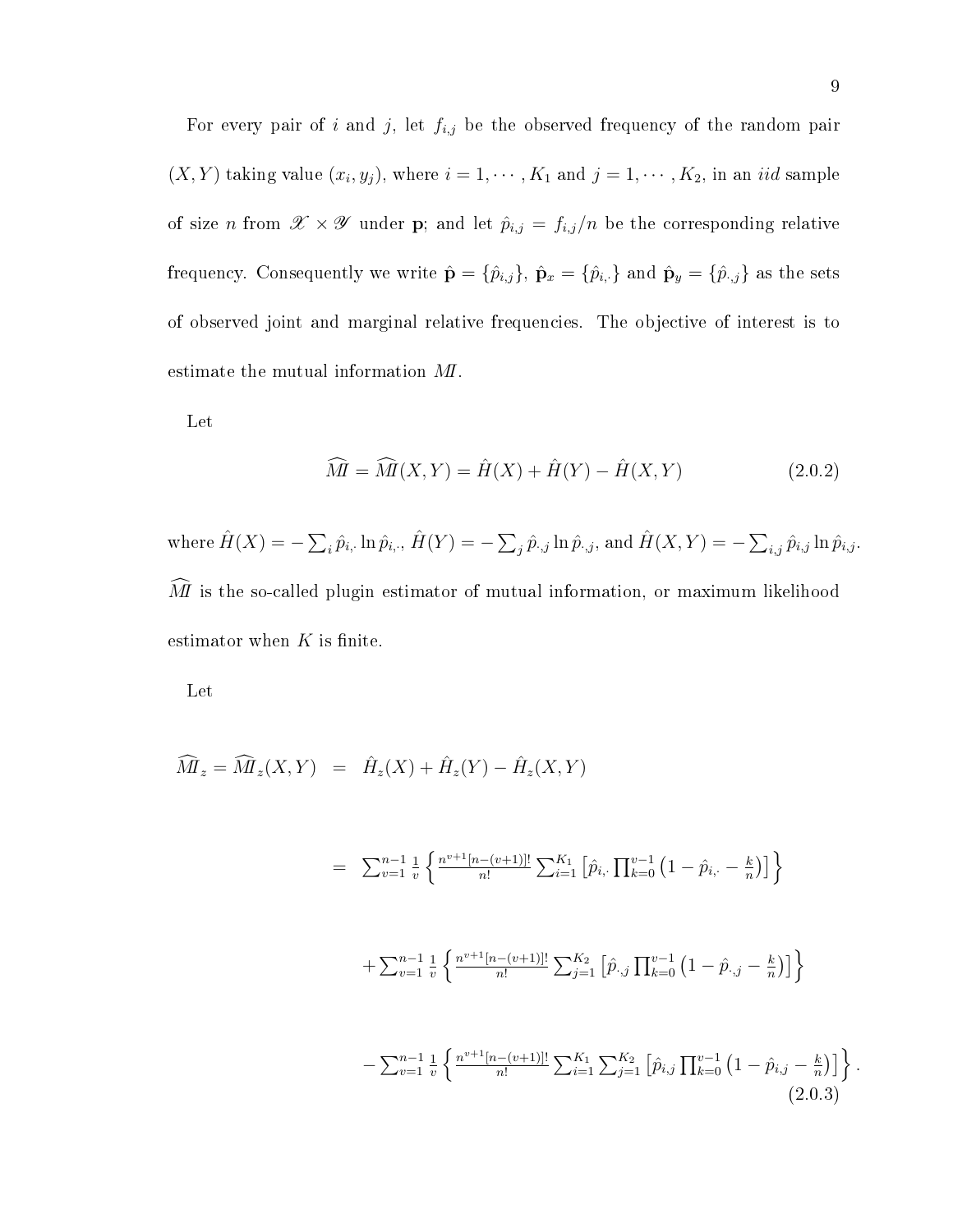$\tilde{M}_z$  is the mutual information estimator in Turing's perspective. It is showed in [13] that  $\widehat{M}$  has a power decaying bias and  $\widehat{M}_z$  has an exponentially decaying bias. We then introduce the asymptotic properties for the two mutual information estimators. The demonstration is given in two parts, depending on if the underlying mutual information is zero.

#### 2.1 When Mutual Information is Not Zero

When  $M \neq 0$ , [13] provided the asymptotic normality of  $\widehat{M}$  and  $\widehat{M}_z$ . Let  $g(v)$ and  $\Sigma(v)$  be as defined in [13], their main theoretical results are summarized into the well-proven Proposition 1 and Theorem 1 below.

**Proposition 1** Provided that  $g^{\tau}(v)\Sigma(v)g(v) > 0$ ,

$$
\sqrt{n}\left(\widehat{M} - M\right) \left[g^{\tau}(v)\Sigma(v)g(v)\right]^{-\frac{1}{2}} \stackrel{L}{\longrightarrow} N(0, 1). \tag{2.1.1}
$$

**Theorem 1** Provided that  $g^{\tau}(v)\Sigma(v)g(v) > 0$ ,

$$
\sqrt{n}\left(\widehat{M}_z - M\right) \left[g^\tau(v)\Sigma(v)g(v)\right]^{-\frac{1}{2}} \stackrel{L}{\longrightarrow} N(0, 1). \tag{2.1.2}
$$

The normality of Proposition 1 and Theorem 1 are useful in providing condence intervals for  $M > 0$  or in testing  $H_0 : M = c > 0$  for any  $c > 0$ . It is much more often of interest in the practice to test  $H_0$ :  $M = 0$ . However, Proposition 1 and Theorem 1 cannot be used to test the hypothesis  $H_0 : M I = 0$ . The normality of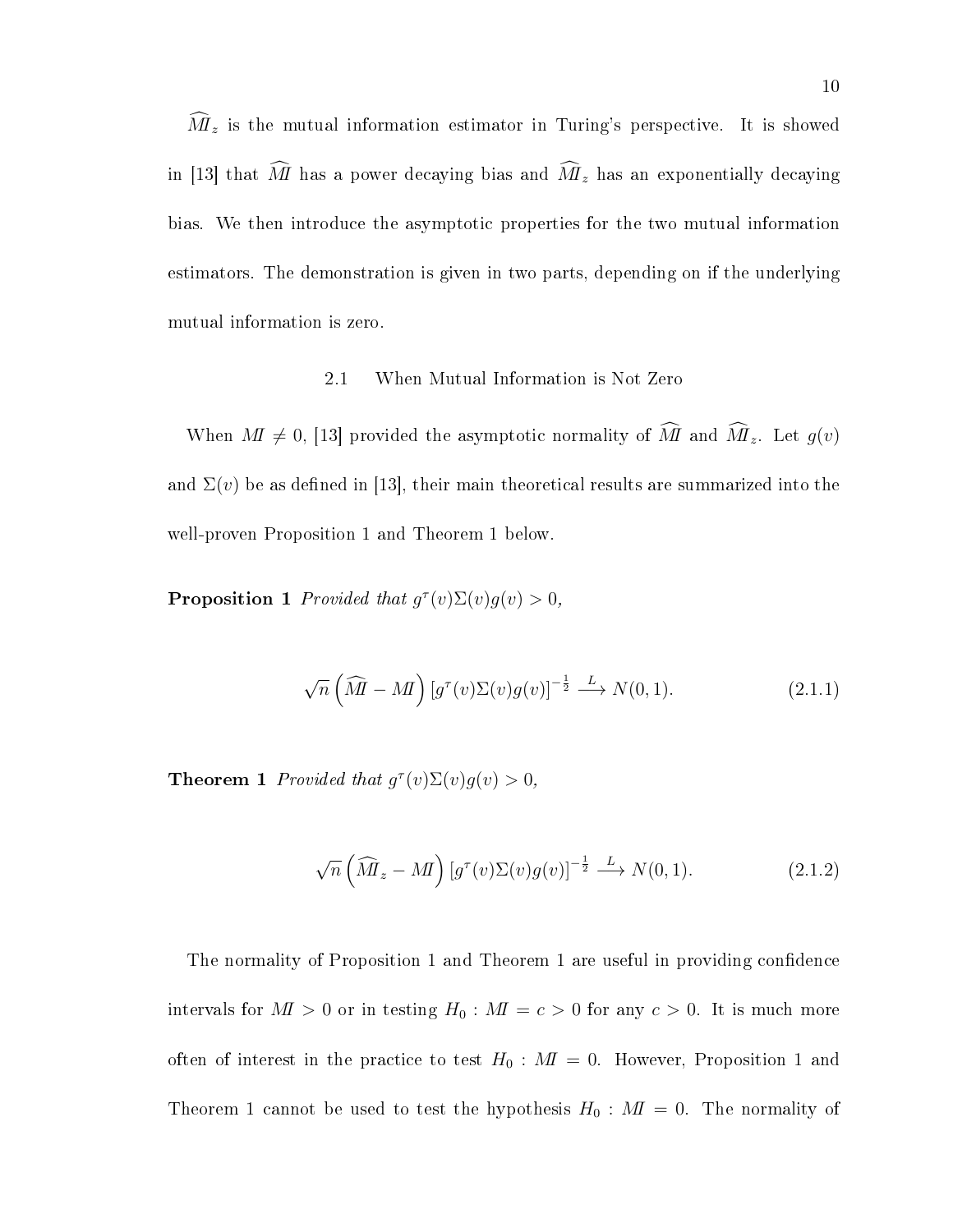Proposition 1 is based on a first-order delta method which requires  $g^{\tau}(v)\Sigma(v)g(v) > 0$ . It is demonstrated in Proposition 3 that this condition does not hold when  $M = 0$ . In the following sub-section, we offer two chi-square tests for  $H_0 : M \to 0$  based on  $\widehat{M}$  and  $\widehat{M}_z$  respectively, to complement what is not covered by the normality of Proposition 1 and Theorem 1.

### 2.2 When Mutual Information is Zero

The said tests are summarized in Proposition 2 and Theorem 2 below.

**Proposition 2** Provided that  $M = 0$ ,

$$
\chi_1^2 = 2n\widehat{M} \xrightarrow{L} \chi^2 ((K_1 - 1)(K_2 - 1))
$$
\n(2.2.1)

**Theorem 2** Provided that  $M = 0$ ,

$$
\chi_2^2 = 2n\widehat{M}_z + (K_1 - 1)(K_2 - 1) \xrightarrow{L} \chi^2 ((K_1 - 1)(K_2 - 1))
$$
\n(2.2.2)

The chi-square test in Proposition 2 is a well-known test, and its proof is a direct application of the log likelihood ratio test established by [14]. The proof is given in Chapter 3.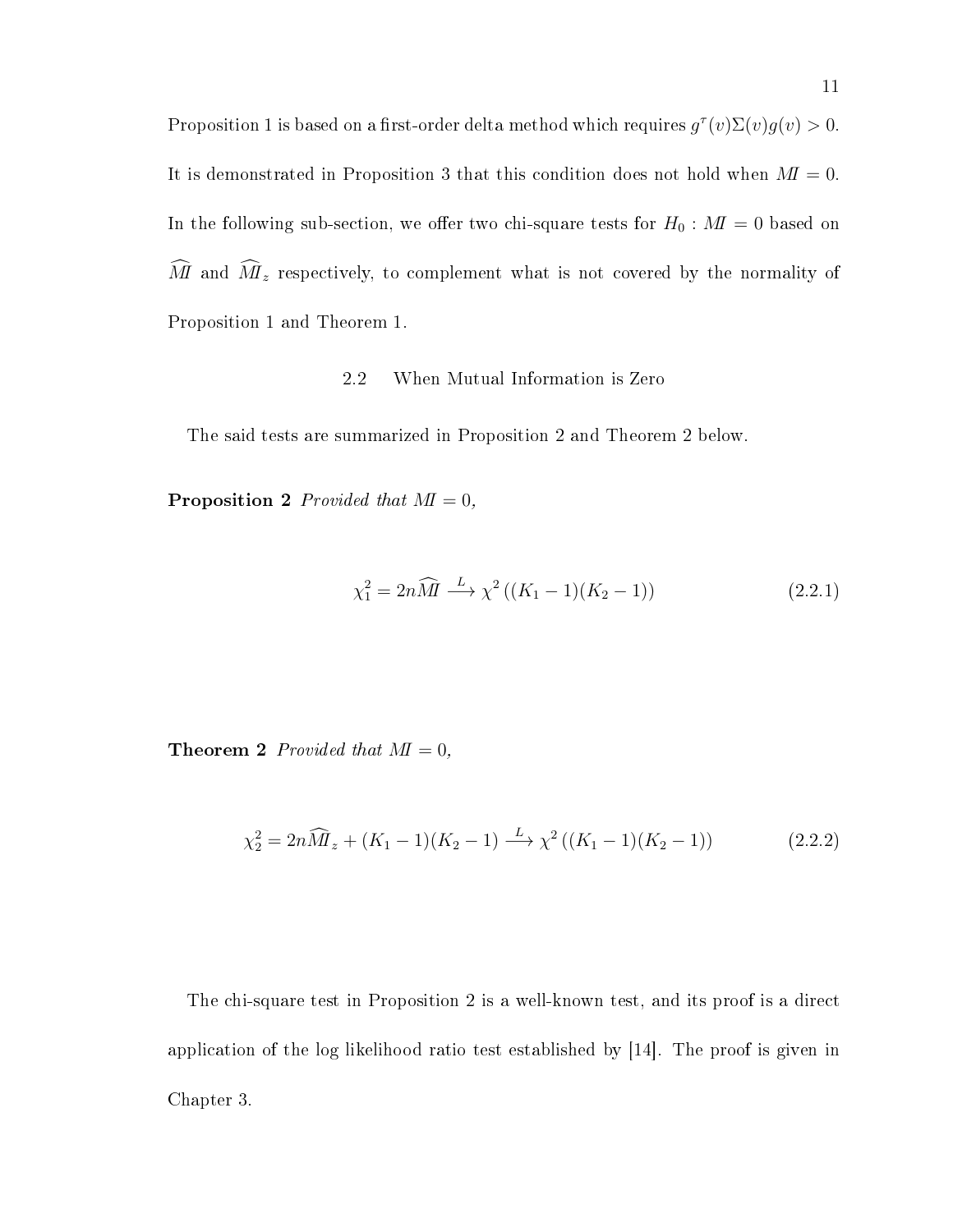The chi-square test in Theorem 2 is the focal point of this article. The proof of Theorem 2 is non-trivial and is a part of the main results given in Chapter 3.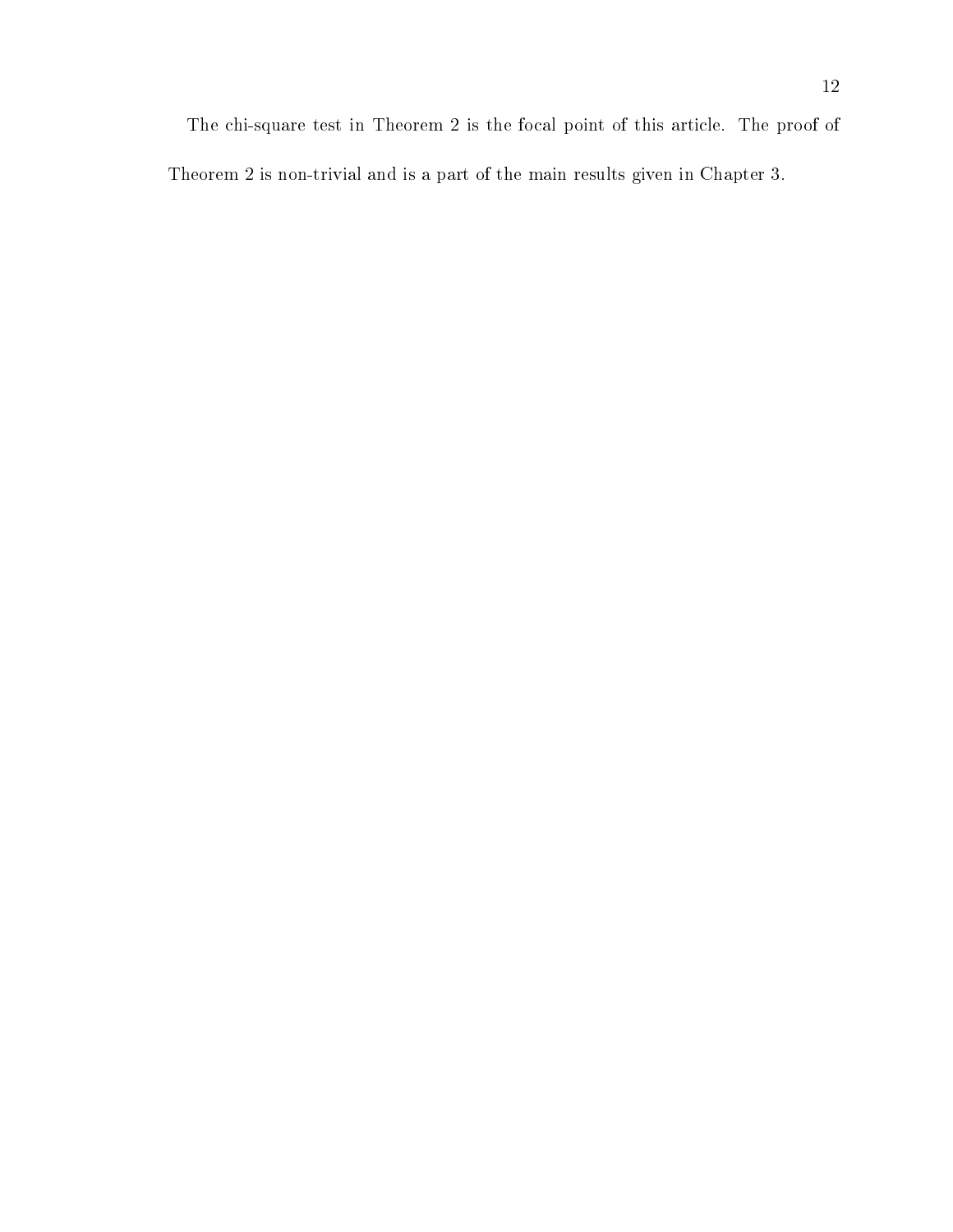#### CHAPTER 3: Main Results

3.1 Proof of the Assumption in First Order Delta Method does not Hold when

$$
M\!I=0
$$

We first demonstrate that the assumption of the first order delta method is violated when  $M=0$ .

**Proposition 3** If  $M\mathbf{I} = 0$ , then  $g^{\tau}(v)\Sigma(v)g(v) = 0$ .

To prove Proposition 3, it is necessary to recall several notations in [13],

1. a re-enumeration of  $\{p_{i,j}; i = 1, \cdots, K_1 \text{ and } j = 1, \cdots, K_2\}$  in the form of  $\{p_k; k = 1, \cdots, K\}$ , where  $K = K_1 \times K_2$  (note that if  $M = 0, K = K_1 \times K_2$  is equivalent to  $K = \sum_{i,j} 1[p_{i,j} > 0])$ , and

2. a partition of the index set  $\{(i, j); i = 1, \cdots, K_1 \text{ and } j = 1, \cdots, K_2\}$ , denoted as

 $\{S_1, \cdots, S_{K_1}\}\$ and  $\{T_1, \cdots, T_{K_2}\}\$ , where

(a)  $S_s = \{k; p_k \in \{p_{s,j}; j = 1, \cdots, K_2\}\}\$ for each  $s, s = 1, \cdots, K_1$ ; and

(b) 
$$
T_t = \{k; p_k \in \{p_{i,t}; i = 1, \cdots, K_1\}\}\
$$
 for each  $t, t = 1, \cdots, K_2$ .

Let  $v = (p_1, \dots, p_{K-1})^{\tau}$ ,  $G(v) = M I = H(X) + H(Y) - H(X, Y)$  and  $g(v) =$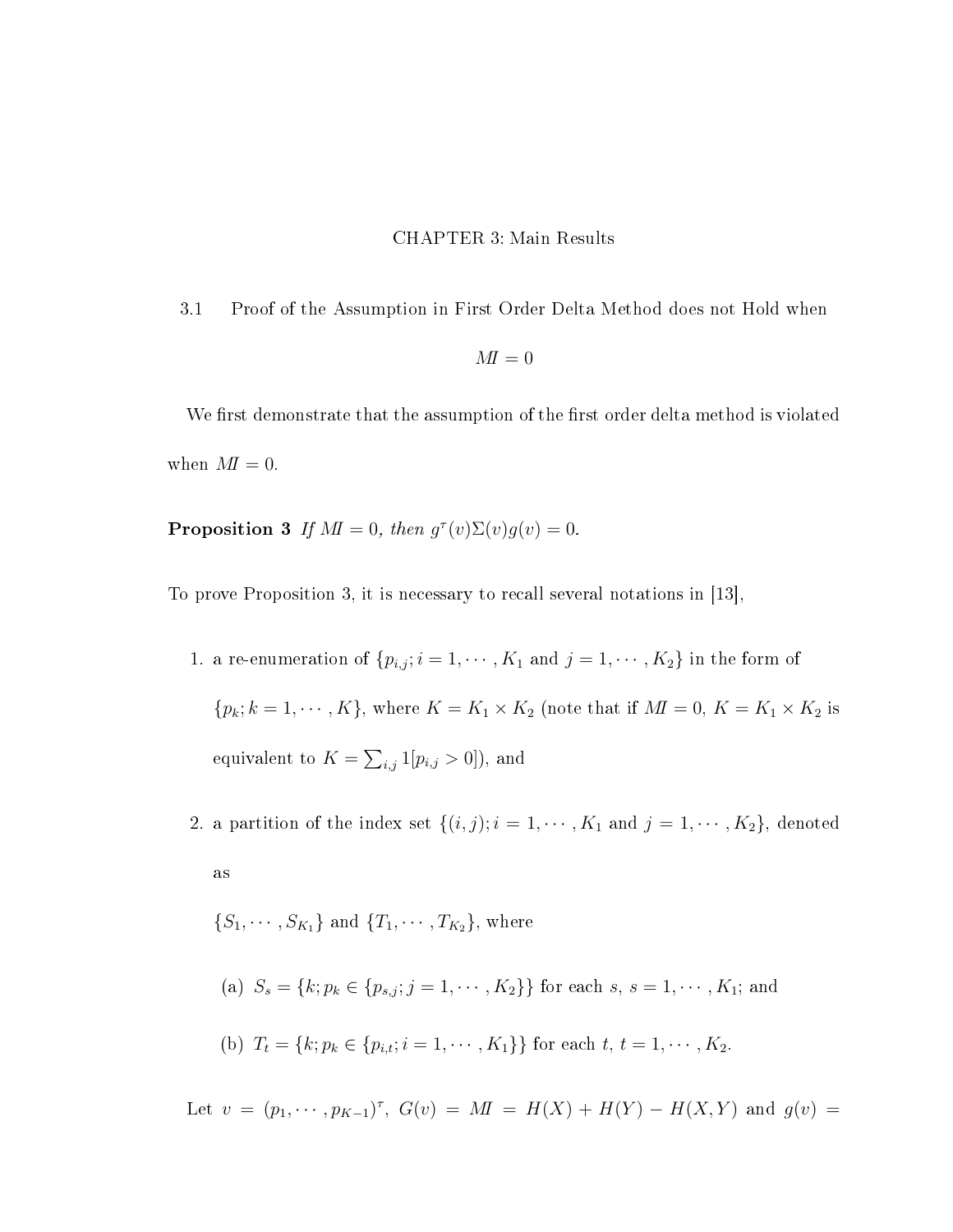$\nabla G(v) = (\partial G(v)/\partial p_1, \cdots, \partial G(v)/\partial p_{K-1})^{\tau}$ , it was shown in [13] that

$$
\frac{\partial}{\partial p_k} G(v) =
$$
\n
$$
\begin{cases}\n\ln[(p_{K_1,\cdot})(p_{\cdot,K_2})(p_k)] - \ln[(p_{i,\cdot})(p_{\cdot,j})(p_K)], & \text{if } k \in S_i \neq S_{K_1} \text{ and } k \in T_j \neq T_{K_2} \\
\ln[(p_{\cdot,K_2})(p_k)] - \ln[(p_{\cdot,j})(p_K)], & \text{if } k \in S_{K_1} \text{ and } k \in T_j \neq T_{K_2} \\
\ln[(p_{K_1,\cdot})(p_k)] - \ln[(p_{i,\cdot})(p_K)], & \text{if } k \in S_i \neq S_{K_1} \text{ and } k \in T_{K_2}\n\end{cases}
$$
\n(3.1.1)

where  $p_K = 1 - \sum_{k \neq K} p_k$ .

Proof of Proposition 3. If  $M = 0$  then X and Y are independent, *i.e.*,  $p_{i,j} = p_{i,j} p_{i,j}$ for all  $(i, j)$ . Consider the three cases of  $(3.1.1)$  separately. If  $k \in S_i \neq S_{K_1}$  and  $k \in T_j \neq T_{K_2}$ , then  $p_k = p_{i,\cdot}p_{\cdot,j}$  and  $p_K = p_{K_1,\cdot}p_{\cdot,K_2}$ , and therefore  $\partial G(v)/\partial p_k = 0$ . If  $k \in S_{K_1}$  and  $k \in T_j \neq T_{K_2}$ , then  $p_K = p_{K_1, P_1, K_2}$  and  $p_k = p_{k,j} p_{K_1, j}$ , and therefore  $\partial G(v)/\partial p_k = 0$ . If  $k \in S_i \neq S_{K_1}$  and  $k \in T_{K_2}$ , then  $p_K = p_{K_1, P_1, K_2}$  and  $p_k =$  $p_{i,\cdot}p_{\cdot,K_2},$  and therefore  $\partial G(v)/\partial p_k = 0$ . It follows that  $g(v) = \nabla G(v) = 0$  and hence  $g^{\tau}(v)\Sigma(v)g(v) = 0.$ 

3.2 Proof of the Asymptotic Distribution for  $\widehat{M}$  when  $M=0$ 

#### Proof of Proposition 2

Consider the test  $H_0: p_{i,j} = p_{i,1} p_{i,j}$ ;  $\sum p_{i,1} = 1, \sum p_{i,2} = 1$ . For a random sample of size n, let  $f_{i_r}$ ,  $f_{i,j}$ , and  $f_k$  be the observed frequency of the *i*-th marginal category of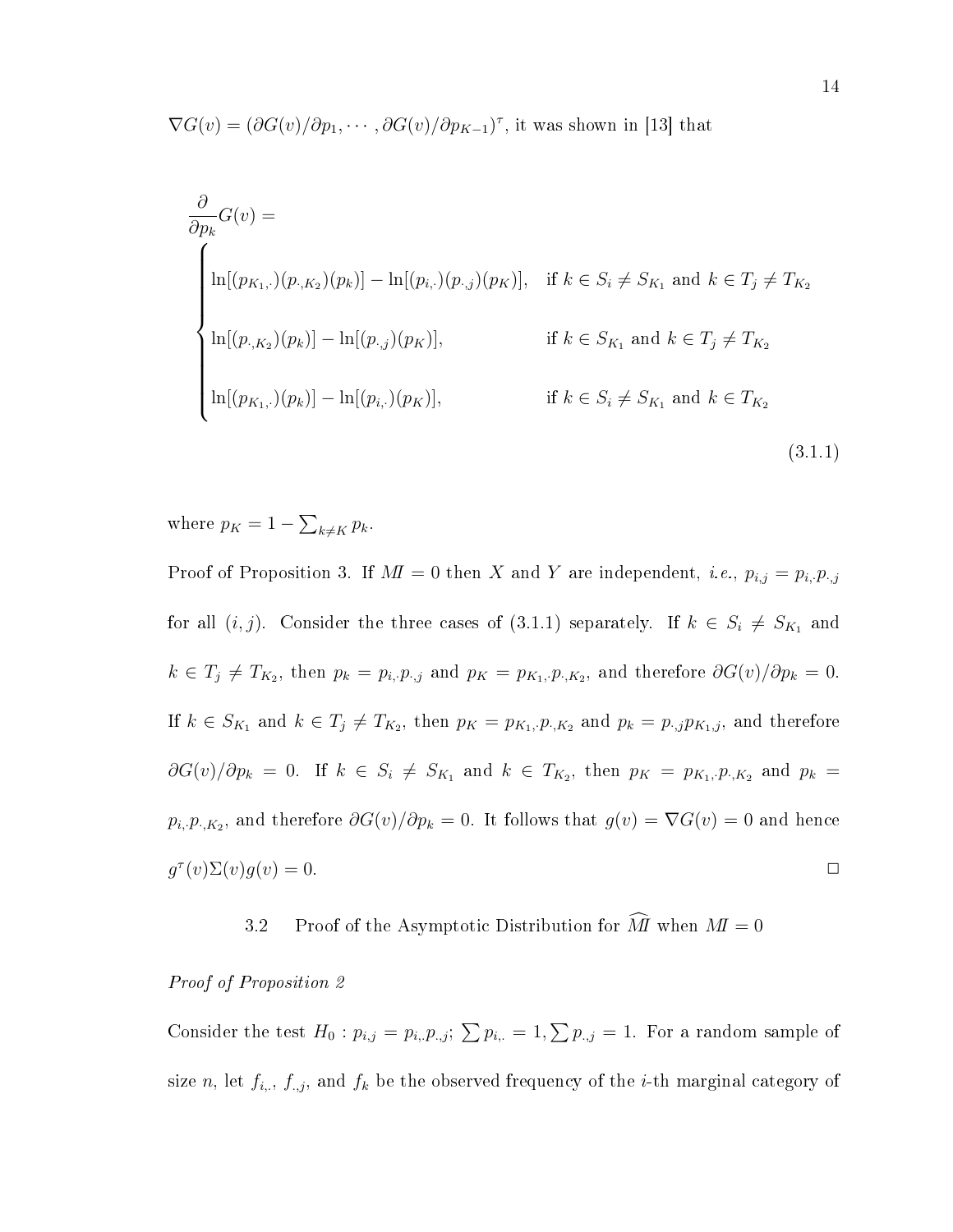$$
L = \frac{\sup_{\theta \in \Theta_0} L(\theta | x)}{\sup_{\theta \in \Theta} L(\theta | x)}
$$
  
= 
$$
\frac{\frac{n!}{f_1! \cdots f_K!} \left( \hat{p}_{1, \cdot}^{f_1, \cdot} \cdots \hat{p}_{K_1, \cdot}^{f_{K_1, \cdot}} \right) \left( \hat{p}_{.,1}^{f_{.,1}} \cdots \hat{p}_{.,K_2}^{f_{.,K_2}} \right)}{\frac{n!}{f_1! \cdots f_K!} \hat{p}_1^{f_1} \cdots \hat{p}_K^{f_K}}
$$
  
= 
$$
\frac{\left( \hat{p}_{1, \cdot}^{f_1, \cdot} \cdots \hat{p}_{K_1, \cdot}^{f_{K_1, \cdot}} \right) \left( \hat{p}_{.,1}^{f_{.,1}} \cdots \hat{p}_{.,K_2}^{f_{.,K_2}} \right)}{\hat{p}_1^{f_1} \cdots \hat{p}_K^{f_K}}
$$

And

$$
-2\ln L = -2\ln \frac{\left(\hat{p}_{1,\cdot}^{f_{1,\cdot}} \cdots \hat{p}_{K_{1,\cdot}}^{f_{K_{1,\cdot}}}\right) \left(\hat{p}_{.,1}^{f_{.,1}} \cdots \hat{p}_{.,K_{2}}^{f_{.,K_{2}}}\right)}{\hat{p}_{1}^{f_{1}} \cdots \hat{p}_{K}^{f_{K}}}
$$
  
= 
$$
-2\left(\sum_{i} f_{i,.} \ln \hat{p}_{i,.} + \sum_{j} f_{.,j} \ln \hat{p}_{.,j} - \sum_{i,j} f_{i,j} \ln \hat{p}_{i,j}\right)
$$
  
= 
$$
2n\left(-\sum_{i} \hat{p}_{i,.} \ln \hat{p}_{i,.} - \sum_{j} \hat{p}_{.,j} \ln \hat{p}_{.,j} + \sum_{i,j} \hat{p}_{i,j} \ln \hat{p}_{i,j}\right)
$$
  
= 
$$
2n\widehat{M}
$$

By [14],  $-2\ln L \sim \chi^2$  with degrees of freedom  $(K_1 - 1)(K_2 - 1)$ .

3.3 Proof of the Asymptotic Distribution for  $\widehat{M}_z$  when  $M=0$ 

The proof of Theorem 2 needs several additional notations and lemmas. Consider a single alphabet  $\mathscr X$  and the associated probability distribution  $\mathbf p = \{p_k; k =$ 1,  $\cdots$ , K}. Suppose an *iid* sample of size *n* results in letter frequencies  $\{Y_k; k \geq 1\}$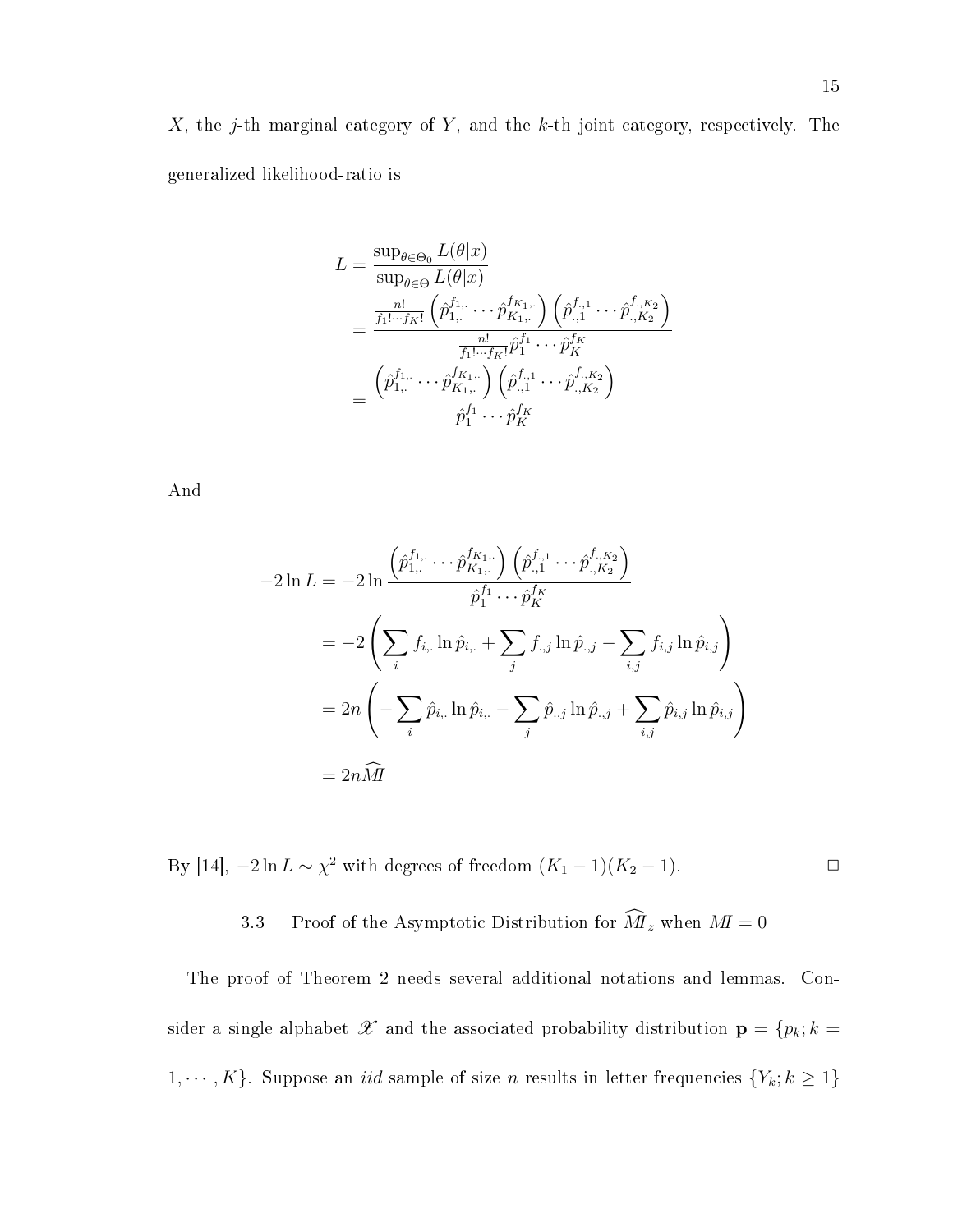and relative frequencies  $\hat{\mathbf{p}} = \{\hat{p}_k; k \geq 1\}$ . Let  $\hat{H} = H(\hat{\mathbf{p}})$  and

$$
\hat{H}_z = \hat{H}_z(\hat{\mathbf{p}}) = \sum_{v=1}^{n-1} \frac{1}{v} Z_v
$$
\n(3.3.1)

where

$$
Z_v = \sum_{k=1}^{\infty} \left[ \hat{p}_k \prod_{j=0}^{v-1} \left( 1 - \hat{p}_k - \frac{j}{n} \right) \right] = \sum_{k=1}^{\infty} \left\{ \hat{p}_k \prod_{j=0}^{v-1} \left[ \left( 1 - \hat{p}_k - \frac{j}{n} \right) \frac{1}{1 - \frac{j+1}{n}} \right] \right\}.
$$
 (3.3.2)

**Lemma 1** For any  $p \in (0, 1)$ ,

1. 
$$
\sum_{v=1}^{\infty} (1-p)^{v-1} = 1/p
$$
,  
\n2.  $\sum_{v=1}^{\infty} v(1-p)^{v-1} = 1/p^2$ ,  
\n3.  $\sum_{v=1}^{\infty} v^2(1-p)^{v-1} = 2/p^3 - 1/p^2$ , and  
\n4.  $\sum_{v=1}^{\infty} v^3(1-p)^{v-1} = 6/p^4 - 6/p^3 + 1/p^2$ .

Proof of Lemma 1.

1.

$$
\sum_{v=1}^{\infty} (1-p)^{v-1} = \frac{1}{1 - (1-p)} = \frac{1}{p}
$$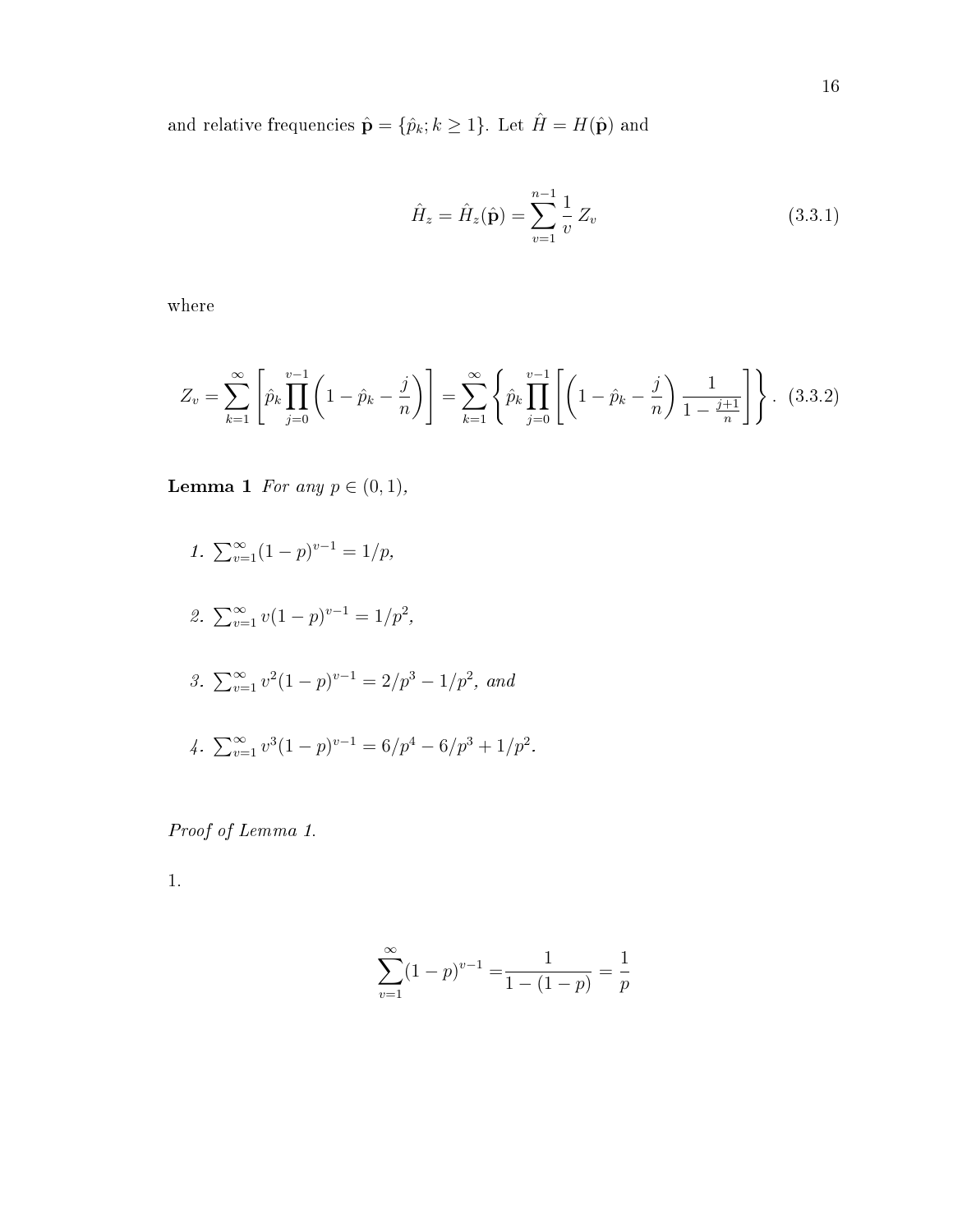$$
\sum_{v=1}^{\infty} v(1-p)^{v-1} = \frac{1}{p} \left( \sum_{v=1}^{\infty} v(1-p)^{v-1} - (1-p) \sum_{v=1}^{\infty} v(1-p)^{v-1} \right)
$$
  
\n
$$
= \frac{1}{p} \left( \sum_{v=1}^{\infty} v(1-p)^{v-1} - \sum_{v=1}^{\infty} v(1-p)^{v} \right)
$$
  
\n
$$
= \frac{1}{p} \left( \sum_{v=0}^{\infty} (v+1)(1-p)^{v} - \sum_{v=1}^{\infty} v(1-p)^{v} \right)
$$
  
\n
$$
= \frac{1}{p} \left( (1-p)^{0} + \sum_{v=1}^{\infty} (v+1)(1-p)^{v} - \sum_{v=1}^{\infty} v(1-p)^{v} \right)
$$
  
\n
$$
= \frac{1}{p} \left( (1-p)^{0} + \sum_{v=1}^{\infty} (1-p)^{v} \right)
$$
  
\n
$$
= \frac{1}{p} \sum_{v=1}^{\infty} (1-p)^{v-1}
$$
  
\n
$$
= \frac{1}{p^{2}}
$$

3.

$$
\sum_{v=1}^{\infty} v^2 (1-p)^{v-1} = \frac{1}{p} \left( \sum_{v=1}^{\infty} v^2 (1-p)^{v-1} - (1-p) \sum_{v=1}^{\infty} v^2 (1-p)^{v-1} \right)
$$
  

$$
= \frac{1}{p} \left( \sum_{v=0}^{\infty} (v+1)^2 (1-p)^v - \sum_{v=1}^{\infty} v^2 (1-p)^v \right)
$$
  

$$
= \frac{1}{p} \left( (1-p)^0 + \sum_{v=1}^{\infty} (v+1)^2 (1-p)^v - \sum_{v=1}^{\infty} v^2 (1-p)^v \right)
$$
  

$$
= \frac{1}{p} \left( (1-p)^0 + \sum_{v=1}^{\infty} (2v+1)(1-p)^v \right)
$$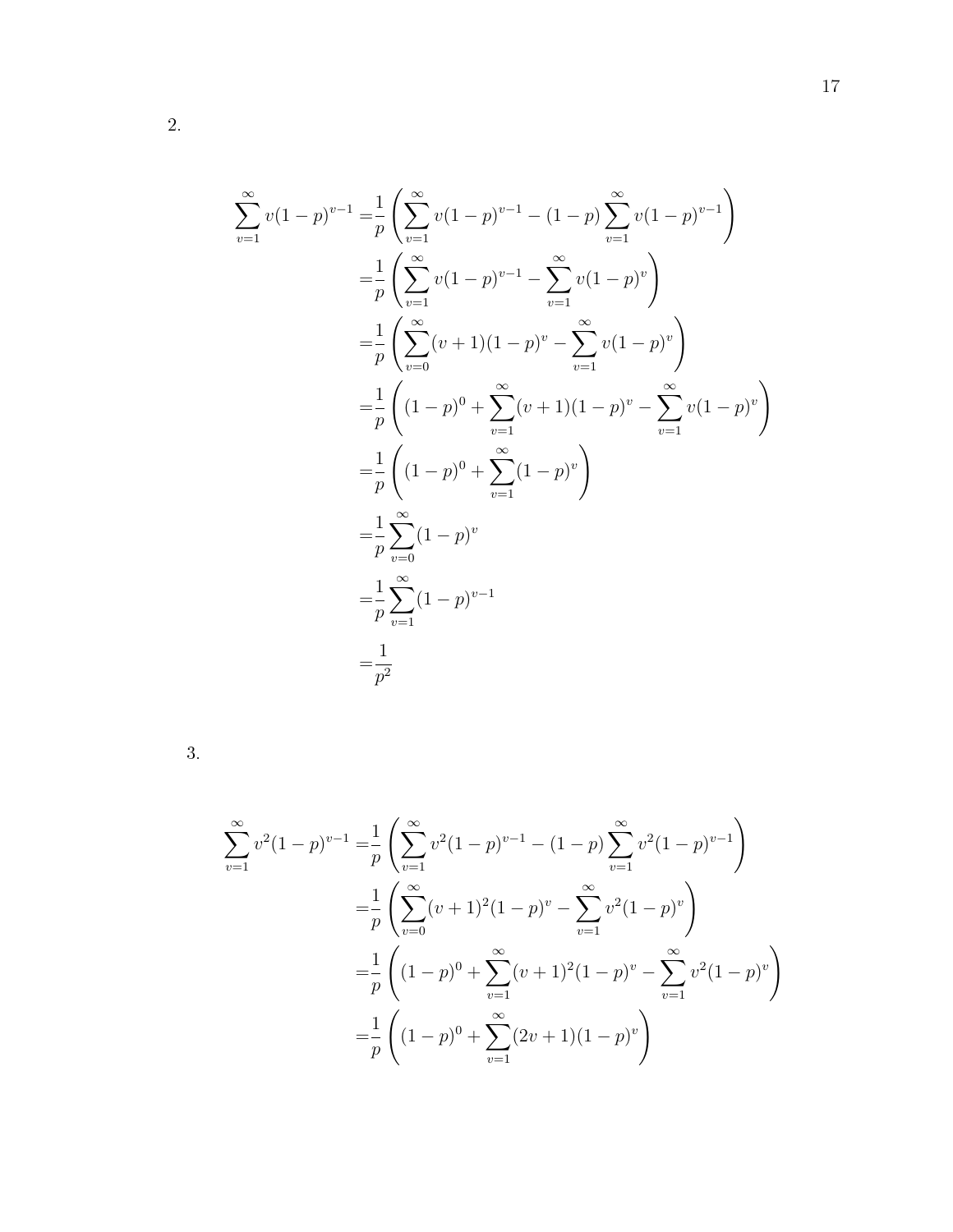$$
\begin{aligned}\n&= \frac{1}{p} \sum_{v=0}^{\infty} (2v+1)(1-p)^v \\
&= \frac{1}{p} \sum_{v=1}^{\infty} (2v-1)(1-p)^{v-1} \\
&= \frac{1}{p} \left( 2 \sum_{v=1}^{\infty} v(1-p)^{v-1} - \sum_{v=1}^{\infty} (1-p)^{v-1} \right) \\
&= \frac{1}{p} \left( \frac{2}{p^2} - \frac{1}{p} \right) \\
&= \frac{2}{p^3} - \frac{1}{p^2}\n\end{aligned}
$$

| ш |  |
|---|--|
|   |  |

$$
\sum_{v=1}^{\infty} v^3 (1-p)^{v-1} = \frac{1}{p} \left( \sum_{v=1}^{\infty} v^3 (1-p)^{v-1} - (1-p) \sum_{v=1}^{\infty} v^3 (1-p)^{v-1} \right)
$$
  
\n
$$
= \frac{1}{p} \left( \sum_{v=1}^{\infty} v^3 (1-p)^{v-1} - \sum_{v=1}^{\infty} v^3 (1-p)^{v} \right)
$$
  
\n
$$
= \frac{1}{p} \left( \sum_{v=0}^{\infty} (v+1)^3 (1-p)^{v} - \sum_{v=1}^{\infty} v^3 (1-p)^{v} \right)
$$
  
\n
$$
= \frac{1}{p} \left( (1-p)^0 + \sum_{v=1}^{\infty} (v+1)^3 (1-p)^{v} - \sum_{v=1}^{\infty} v^3 (1-p)^{v} \right)
$$
  
\n
$$
= \frac{1}{p} \left( (1-p)^0 + \sum_{v=1}^{\infty} \left( (v+1)^3 - v^3 \right) (1-p)^{v} \right)
$$
  
\n
$$
= \frac{1}{p} \sum_{v=0}^{\infty} \left( 3v^2 + 3v + 1 \right) (1-p)^{v}
$$
  
\n
$$
= \frac{1}{p} \sum_{v=1}^{\infty} \left( 3v^2 + 3v + 1 \right) (1-p)^{v}
$$
  
\n
$$
= \frac{1}{p} \sum_{v=1}^{\infty} \left( 3(v-1)^2 + 3(v-1) + 1 \right) (1-p)^{v-1}
$$
  
\n
$$
= \frac{1}{p} \sum_{v=1}^{\infty} \left( 3v^2 - 3v + 1 \right) (1-p)^{v-1}
$$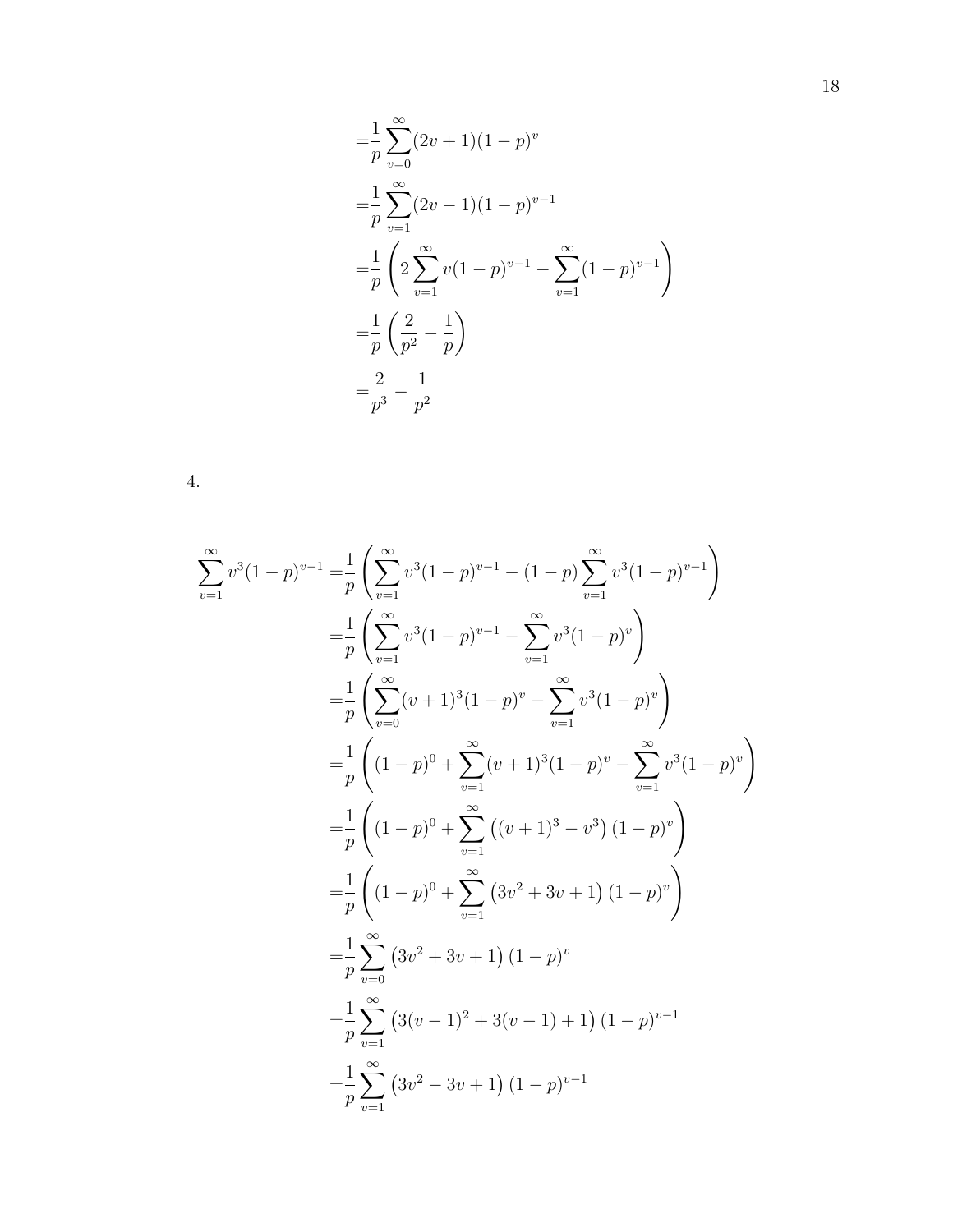$$
\begin{aligned}\n&= \frac{1}{p} \left( 3 \sum_{v=1}^{\infty} v^2 (1-p)^{v-1} - 3 \sum_{v=1}^{\infty} v (1-p)^{v-1} + \sum_{v=1}^{\infty} (1-p)^{v-1} \right) \\
&= \frac{1}{p} \left( \frac{6}{p^3} - \frac{3}{p^2} - \frac{3}{p^2} + \frac{1}{p} \right) \\
&= \frac{6}{p^4} - \frac{6}{p^3} + \frac{1}{p^2}\n\end{aligned}
$$

**Lemma 2** (Weierstrass Product Inequality) For any set of real numbers,  $\{a_i; i =$ 1,  $\dots$ , n}, such that  $a_i \in [0,1]$  for each i,  $1 - \sum_{i=1}^n a_i \le \prod_{i=1}^n (1-a_i) \le 1/(1 + \sum_{i=1}^n a_i)$ .

Proof of Lemma 2.

Part 1: To show

$$
1 - \sum_{i=1}^{n} a_i \le \prod_{i=1}^{n} (1 - a_i).
$$

When  $n = 1$ ,

$$
1 - a_1 \leq 1 - a_1
$$

is true. For any positive integer k, when  $n = k$ , suppose

$$
1 - \sum_{i=1}^{k} a_i \le \prod_{i=1}^{k} (1 - a_i)
$$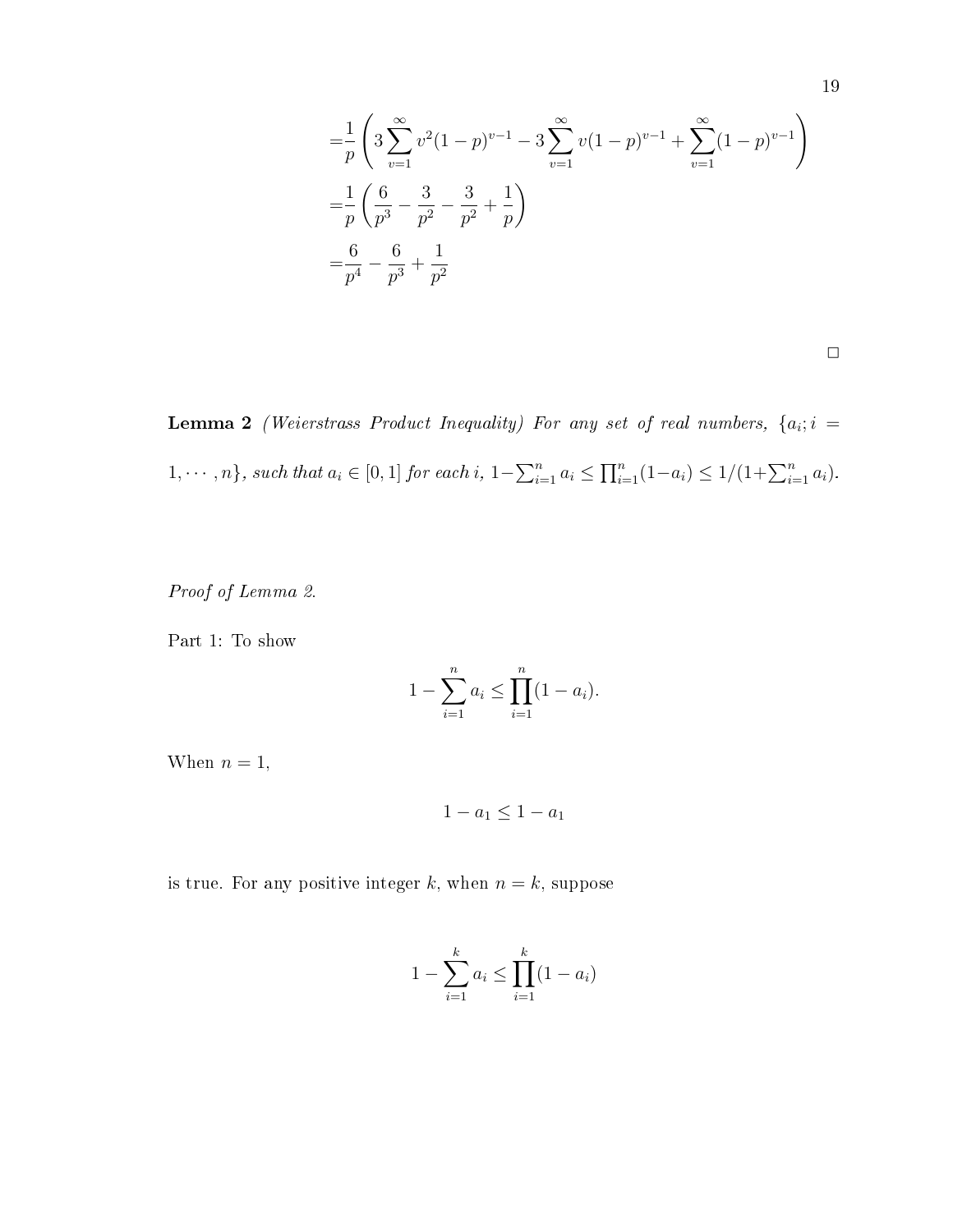is true, then for  $n=k+1$ 

$$
1 - \sum_{i=1}^{k+1} a_i = 1 - \sum_{i=1}^{k} a_i - a_{k+1}
$$
  
\n
$$
\leq \prod_{i=1}^{k} (1 - a_i) - a_{k+1}
$$
  
\n
$$
\leq \prod_{i=1}^{k} (1 - a_i) - a_{k+1} \prod_{i=1}^{k} (1 - a_i)
$$
  
\n
$$
\leq \prod_{i=1}^{k+1} (1 - a_i).
$$

Therefore Part 1 is true by induction.

Part 2: To show

$$
\prod_{i=1}^{n} (1 - a_i) \le \frac{1}{1 + \sum_{i=1}^{n} a_i}
$$

When  $n = 1$ , since  $(1 - a_1)(1 + a_1) = 1 - a_1^2 \le 1$ ,

$$
1 - a_1 \le \frac{1}{1 + a_1}
$$

is true. For any positive integer  $k$ , when  $n = k$ , suppose

$$
\prod_{i=1}^{k} (1 - a_i) \le \frac{1}{1 + \sum_{i=1}^{k} a_i}
$$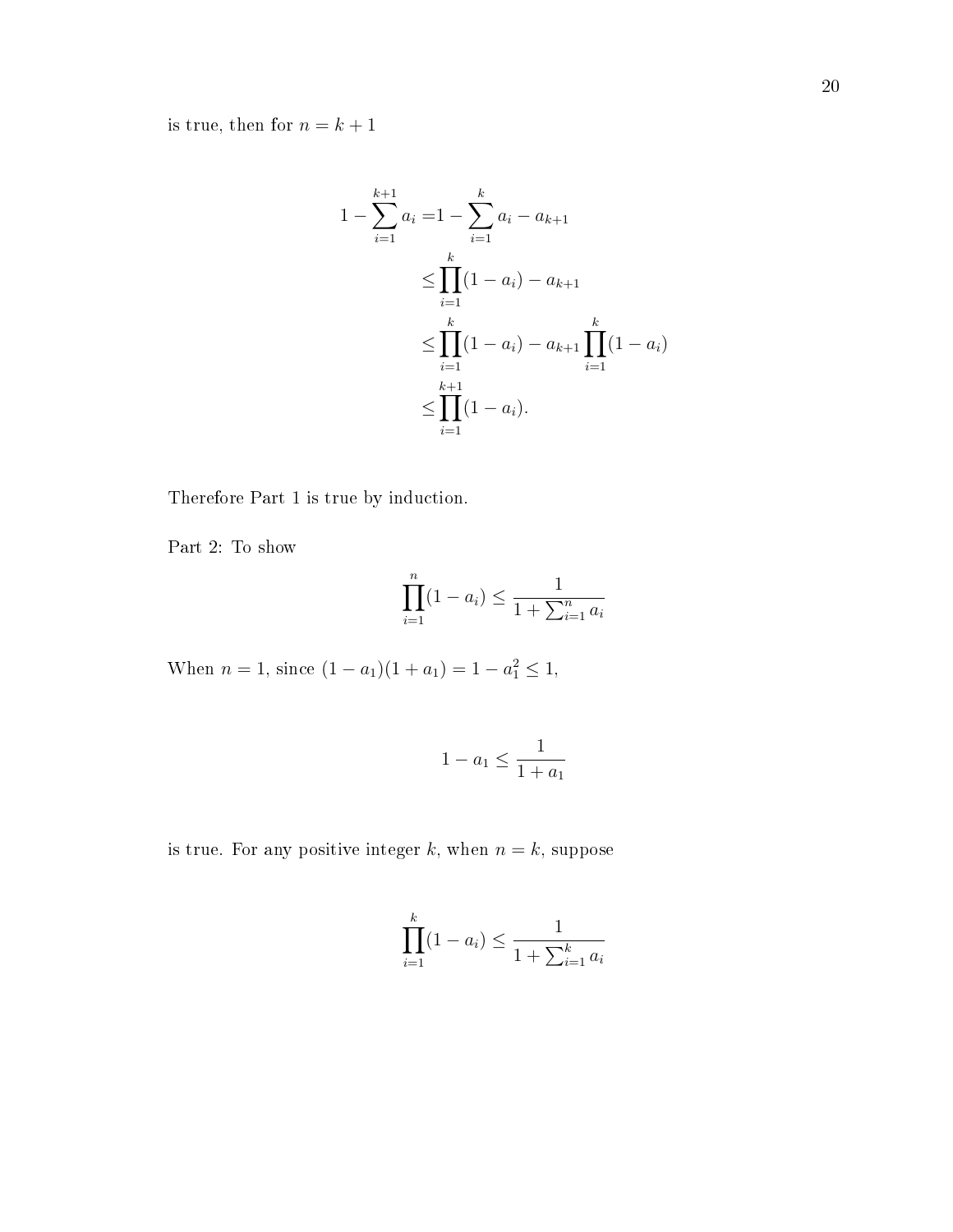is true, then for  $n=k+1$ 

$$
\prod_{i=1}^{k+1} (1 - a_i) = \prod_{i=1}^{k} (1 - a_i) \cdot (1 - a_{k+1})
$$
  

$$
\leq \frac{1 - a_{k+1}}{1 + \sum_{i=1}^{k} a_i}
$$
  

$$
\leq \frac{1 - a_{k+1} + a_{k+1}}{1 + \sum_{i=1}^{k} a_i + a_{k+1}}
$$
  

$$
= \frac{1}{1 + \sum_{i=1}^{k+1} a_i}.
$$

Therefore Part 2 is true by induction.  $\Box$ 

Lemma 3  $2n(\hat{H}_z - \hat{H}) \stackrel{p}{\rightarrow} K - 1$ .

Proof of Lemma 3. Consider

$$
2n(\hat{H}_z - \hat{H})
$$
  
\n
$$
= 2n \left( \sum_{k=1}^K \hat{p}_k \ln \hat{p}_k + \sum_{v=1}^{n-1} \frac{1}{v} Z_v \right)
$$
  
\n
$$
= 2n \sum_{k=1}^K \left\{ \hat{p}_k \left\{ - \sum_{v=1}^\infty \frac{1}{v} (1 - \hat{p}_k)^v + \sum_{v=1}^{n-1} \left\{ \frac{1}{v} \prod_{j=0}^{v-1} \left[ \left( 1 - \hat{p}_k - \frac{j}{n} \right) \frac{1}{1 - \frac{j+1}{n}} \right] \right\} \right\} \right\}
$$
  
\n
$$
= 2n \sum_{k=1}^K \left\{ \hat{p}_k \left\{ - \sum_{v=1}^\infty \frac{1}{v} (1 - \hat{p}_k)^v + \sum_{v=1}^\infty \left\{ \frac{1}{v} \prod_{j=0}^{v-1} \left[ \left( 1 - \hat{p}_k - \frac{j}{n} \right) \frac{1}{1 - \frac{j+1}{n}} \right] \right\} \right\} \right\}
$$
  
\n
$$
= : 2n \sum_{k=1}^K \{d_k\}.
$$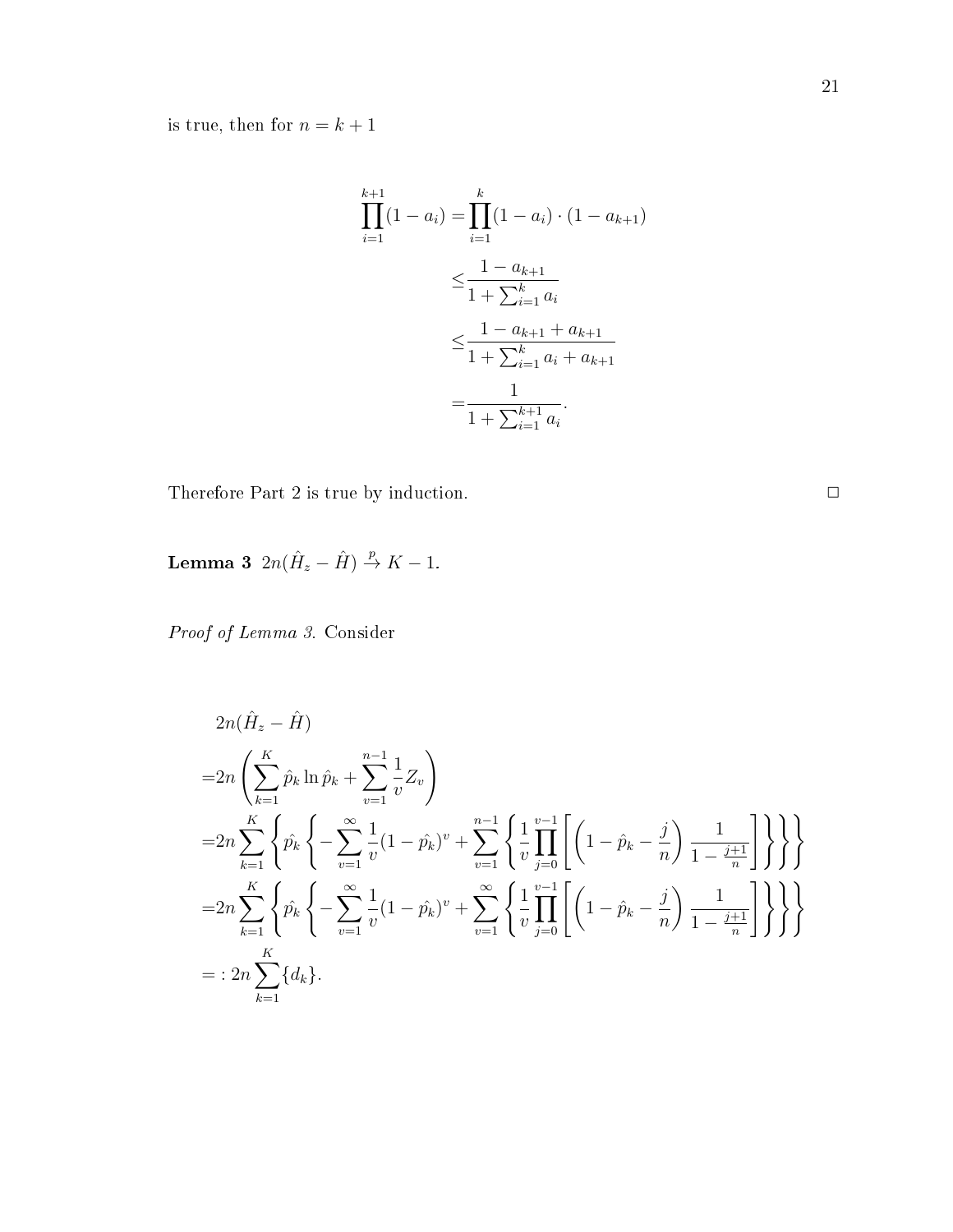Note that

$$
\sum_{v=1}^{\infty} \left\{ \frac{1}{v} \prod_{j=0}^{v-1} \left[ \left( 1 - \hat{p}_k - \frac{j}{n} \right) \frac{1}{1 - \frac{j+1}{n}} \right] \right\} = \sum_{v=1}^{n-1} \left\{ \frac{1}{v} \prod_{j=0}^{v-1} \left[ \left( 1 - \hat{p}_k - \frac{j}{n} \right) \frac{1}{1 - \frac{j+1}{n}} \right] \right\}
$$

is because  $\prod_{j=0}^{v-1}\Big[(1-\hat{p}_k-\frac{j}{n}]$  $\frac{j}{n}$   $\frac{1}{1-\frac{j}{n}}$  $\frac{j+1}{n}$  $= 0$  when  $v \geq n$ .

For any pair of  $(k, v)$ , let

$$
f_1(k, v) = \frac{1}{v} (1 - \hat{p}_k)^v = \frac{1}{v} \prod_{j=0}^{v-1} (1 - \hat{p}_k)
$$
  

$$
f_2(k, v) = \begin{cases} \frac{1}{v} \prod_{j=0}^{v-1} \left[ (1 - \hat{p}_k - \frac{j}{n}) \frac{1}{1 - \frac{j+1}{n}} \right], & \text{if } v \le n(1 - \hat{p}) + 1 \\ 0, & \text{if } v \ge n(1 - \hat{p}). \end{cases}
$$

For any  $k$ ,  $nd_k$  can be re-expressed as

$$
nd_k = n\hat{p}_k \left( -\sum_{v=1}^{\infty} f_1(k, v) + \sum_{v=1}^{\infty} f_2(k, v) \right)
$$
  
=  $n\hat{p}_k \sum_{v=1}^{\infty} (-f_1(k, v) + f_2(k, v))$   
=  $n\hat{p}_k \sum_{v=1}^{\infty} f_1(k, v) \left( \frac{f_2(k, v)}{f_1(k, v)} - 1 \right).$ 

The ratio of  $f_2(k, v)$  to  $f_1(k, v)$  can be written as,  $f_2(k, v)/f_1(k, v) = 0$  if  $v \ge n(1 \hat{p}$  + 2, otherwise

$$
\frac{f_2(k,v)}{f_1(k,v)} = \frac{\frac{1}{v} \prod_{j=0}^{v-1} \left[ \left( 1 - \hat{p}_k - \frac{j}{n} \right) \frac{1}{1 - \frac{j+1}{n}} \right]}{\frac{1}{v} \prod_{j=0}^{v-1} (1 - \hat{p}_k)}
$$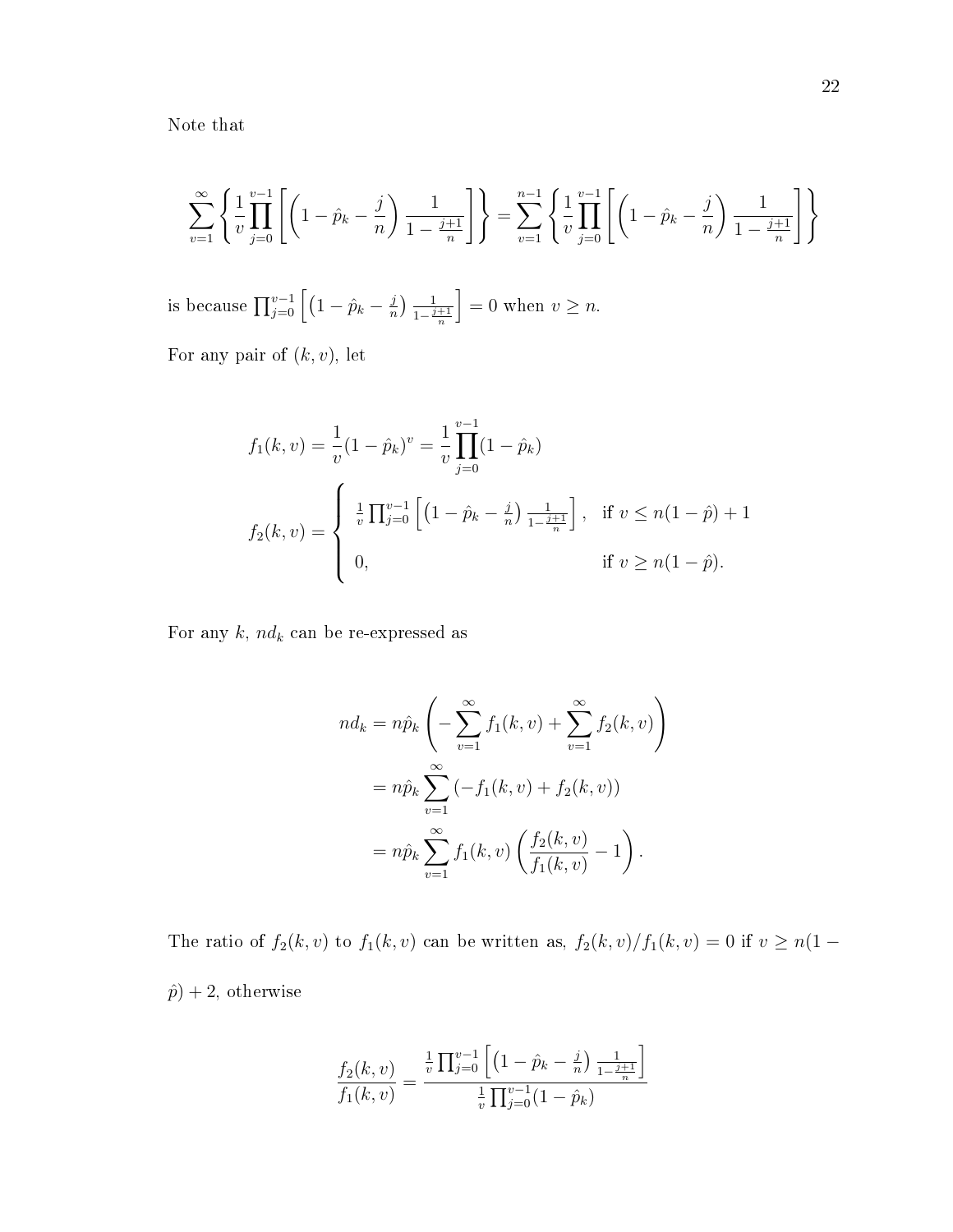$$
= \prod_{j=0}^{v-1} \left[ \left( 1 - \frac{j}{n(1-\hat{p}_k)} \right) \frac{1}{1 - \frac{j+1}{n}} \right]
$$
  
= 
$$
\frac{\prod_{j=0}^{v-1} \left[ 1 - \frac{j}{n(1-\hat{p}_k)} \right]}{\prod_{j=0}^{v-1} \left( 1 - \frac{j+1}{n} \right)}.
$$

Noting that

$$
\sum_{j=0}^{v-1} \frac{j}{n(1-j_k)} = \frac{v(v-1)}{2n(1-j_k)} \quad \text{and} \quad \sum_{j=0}^{v-1} \frac{j+1}{n} = \frac{v(v+1)}{2n},
$$

by the Weierstrass Product Inequality, it follows that, for each  $v \le n(1 - \hat{p}_k) + 1$ ,

$$
1 - \frac{v(v-1)}{2n(1-\hat{p}_k)} \le \prod_{j=0}^{v-1} \left[ 1 - \frac{j}{n(1-\hat{p}_k)} \right] \le \frac{1}{1 + \frac{v(v-1)}{2n(1-\hat{p}_k)}}\tag{3.3.3}
$$

and

$$
1 - \frac{v(v+1)}{2n} \le \prod_{j=0}^{v-1} \left( 1 - \frac{j+1}{n} \right) \le \frac{1}{1 + \frac{v(v+1)}{2n}}.
$$
\n(3.3.4)

By the first inequality of (3.3.3) and the second of (3.3.4), a lower bound for  $f_2(k, v)/f_1(k, v)$ , for each  $v \le n(1 - \hat{p}_k) + 1$ , is established as

$$
\frac{f_2(k,v)}{f_1(k,v)} \ge \frac{1 - \frac{v(v-1)}{2n(1-\hat{p}_k)}}{\frac{1}{1 + \frac{v(v+1)}{2n}}}
$$
\n
$$
= \left[1 - \frac{v(v-1)}{2n(1-\hat{p}_k)}\right] \left[1 + \frac{v(v+1)}{2n}\right]
$$
\n
$$
= 1 - \frac{v(v-1)}{2n(1-\hat{p}_k)} + \frac{v(v+1)}{2n} - \frac{v^2(v^2-1)}{4n^2(1-\hat{p}_k)}.
$$
\n(3.3.5)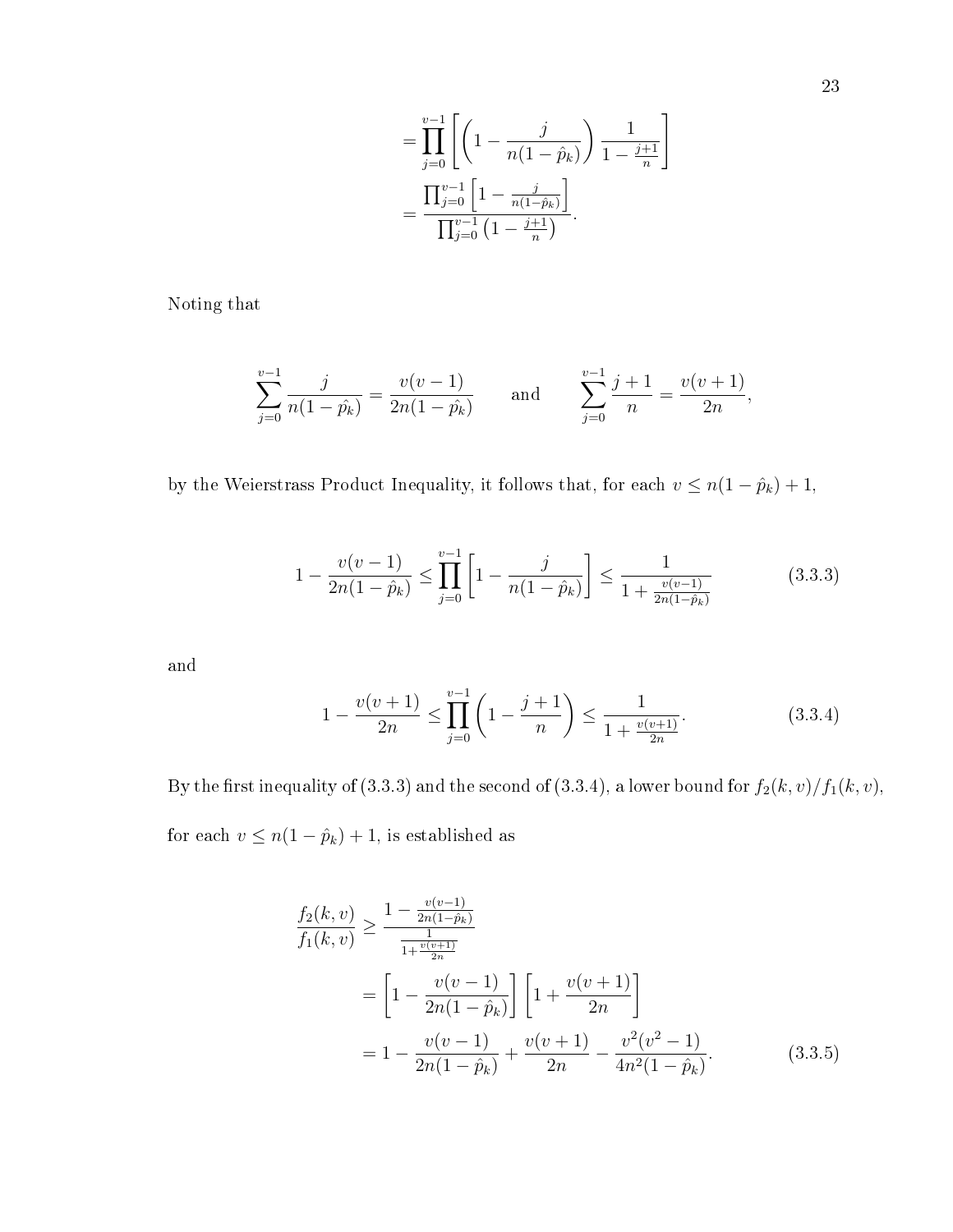In fact, noting that the expression on the far left of  $(3.3.3)$  takes on negative values for  $v \ge n(1 - \hat{p}_k) + 2$ , that the expression on the far right of (3.3.4) remains positive for all  $v \ge 1$ , and that  $f_2(k, v)/f_1(k, v) \ge 0$ , the inequality in (3.3.5) holds for all  $v\geq 1.$ 

It therefore follows that, applying Lemma 1 whenever necessary,

$$
n d_k = n \hat{p}_k \sum_{v=1}^{\infty} f_1(k, v) \left( \frac{f_2(k, v)}{f_1(k, v)} - 1 \right)
$$
  
\n
$$
\ge n \hat{p}_k \sum_{v=1}^{\infty} f_1(k, v) \left[ -\frac{v(v-1)}{2n(1-\hat{p}_k)} + \frac{v(v+1)}{2n} - \frac{v^2(v^2-1)}{4n^2(1-\hat{p}_k)} \right]
$$
  
\n
$$
= n \hat{p}_k \sum_{v=1}^{\infty} \left\{ \left[ \frac{1}{v} (1-\hat{p}_k)^v \right] \left[ -\frac{v(v-1)}{2n(1-\hat{p}_k)} + \frac{v(v+1)}{2n} - \frac{v^2(v^2-1)}{4n^2(1-\hat{p}_k)} \right] \right\}
$$
  
\n
$$
= n \hat{p}_k \sum_{v=1}^{\infty} \left\{ (1-\hat{p}_k)^v \left[ -\frac{v-1}{2n(1-\hat{p}_k)} + \frac{v+1}{2n} - \frac{v(v^2-1)}{4n^2(1-\hat{p}_k)} \right] \right\}
$$
  
\n
$$
= \hat{p}_k \sum_{v=1}^{\infty} \left\{ (1-\hat{p}_k)^v \left[ -\frac{v-1}{2(1-\hat{p}_k)} + \frac{v+1}{2} - \frac{v(v^2-1)}{4n(1-\hat{p}_k)} \right] \right\}
$$
  
\n
$$
= \hat{p}_k \sum_{v=1}^{\infty} \left\{ -\frac{1}{2} \left[ v(1-\hat{p}_k)^{v-1} - (1-\hat{p}_k)^{v-1} \right] + \frac{1-\hat{p}_k}{2} \left[ v(1-\hat{p}_k)^{v-1} + (1-\hat{p}_k)^{v-1} \right] - \frac{1}{4n} \left[ v^3(1-\hat{p}_k)^{v-1} - v(1-\hat{p}_k)^{v-1} \right]
$$
  
\n
$$
+ \frac{1-\hat{p}_k}{2} \left[ \sum_{v=1}^{\infty} v(1-\hat{p}_k)^{v-1} - \sum_{v=1}^{\infty} (1-\hat{p}_k)^
$$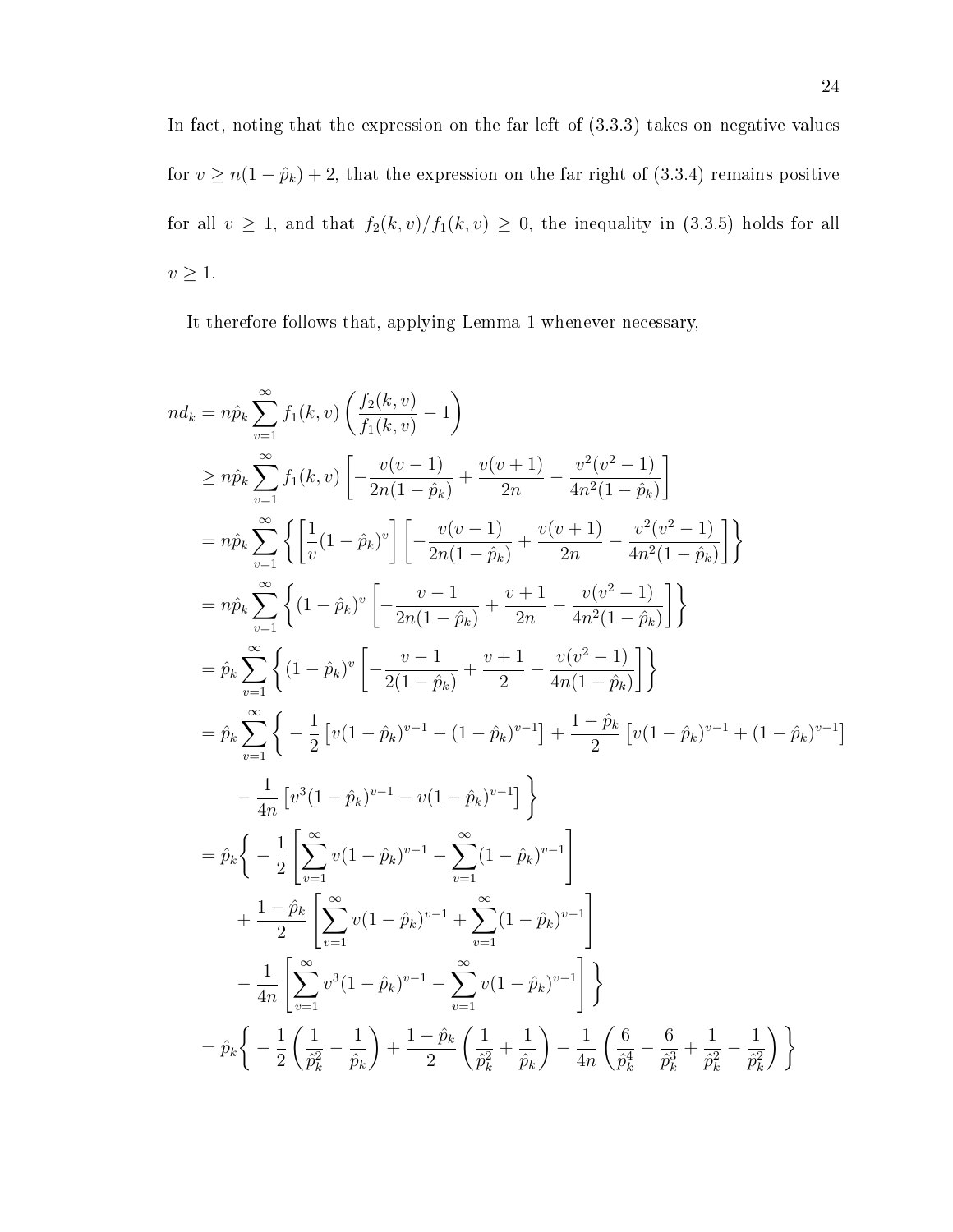$$
= -\frac{1}{2} \left( \frac{1}{\hat{p}_k} - 1 \right) + \frac{1 - \hat{p}_k}{2} \left( \frac{1}{\hat{p}_k} + 1 \right) - \frac{1}{4n} \left( \frac{6}{\hat{p}_k^3} - \frac{6}{\hat{p}_k^2} \right)
$$
  

$$
= -\frac{1}{2\hat{p}_k} + \frac{1}{2} + \frac{1 - \hat{p}_k}{2\hat{p}_k} + \frac{1 - \hat{p}_k}{2} - \frac{1}{4n} \left( \frac{6}{\hat{p}_k^3} - \frac{6}{\hat{p}_k^2} \right)
$$
  

$$
= \frac{1 - \hat{p}_k}{2} - \frac{3}{2n} \left( \frac{1}{\hat{p}_k^3} - \frac{1}{\hat{p}_k^2} \right) =: A_{k,n}.
$$

Therefore,

$$
2n(\hat{H}_z - \hat{H}) = 2n \sum_{k} d_k
$$
  
\n
$$
\geq 2 \sum_{k} A_{k,n}
$$
  
\n
$$
= K - 1 - \frac{3}{2n} \sum_{k} \left( \frac{1}{\hat{p}_k^3} - \frac{1}{\hat{p}_k^2} \right)
$$
  
\n
$$
\geq K - 1
$$
 (3.3.6)

On the other hand, it is proved in [5] and [2] that (recall that  $p_{\wedge} = \min p_k$ )

$$
\mathrm{E}[\hat{H}_z - H] = \mathcal{O}\left(\frac{(1 - p_\wedge)^n}{n}\right),
$$

and

$$
E[H - \hat{H}] = \frac{K - 1}{2n} - \frac{1}{12n^2} \left( 1 - \sum_{k=1}^{K} \frac{1}{p_k} \right) + \mathcal{O}(n^{-3}),
$$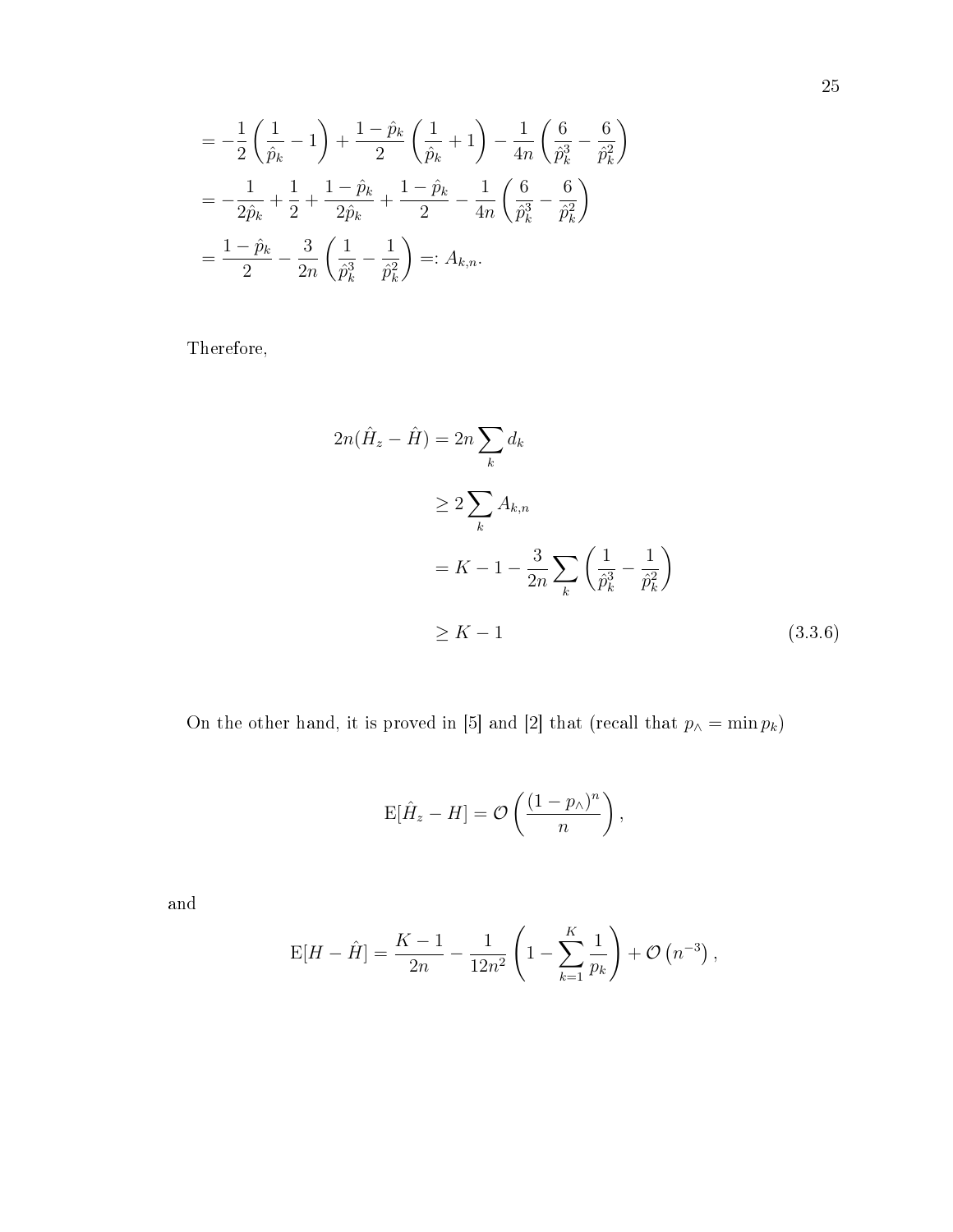$$
2n \mathbf{E} \left[ \hat{H}_z - \hat{H} \right] \xrightarrow{p} K - 1. \tag{3.3.7}
$$

Since (3.3.6) and (3.3.7), by Markov's inequality,

$$
2n(\hat{H}_z - \hat{H}) \stackrel{p}{\longrightarrow} K - 1.
$$

 $\Box$ 

Proof of Theorem 2. By Proposition 2 and noting that

$$
2n\widehat{M} = 2n \left( \hat{H}(X) + \hat{H}(Y) - \hat{H}(X, Y) \right)
$$
  
= 
$$
2n \left[ -(\hat{H}_z(X) - \hat{H}_X) - (\hat{H}_z(Y) - \hat{H}(Y)) + (\hat{H}_z(X, Y) - \hat{H}(X, Y)) \right] + 2n\widehat{M}_z,
$$

and applying Lemma 3, it follows that

$$
2n\widehat{M}_z + (K_1 - 1)(K_2 - 1) \sim 2n\widehat{M} \stackrel{L}{\longrightarrow} \chi^2((K_1 - 1)(K_2 - 1)).
$$

 $\Box$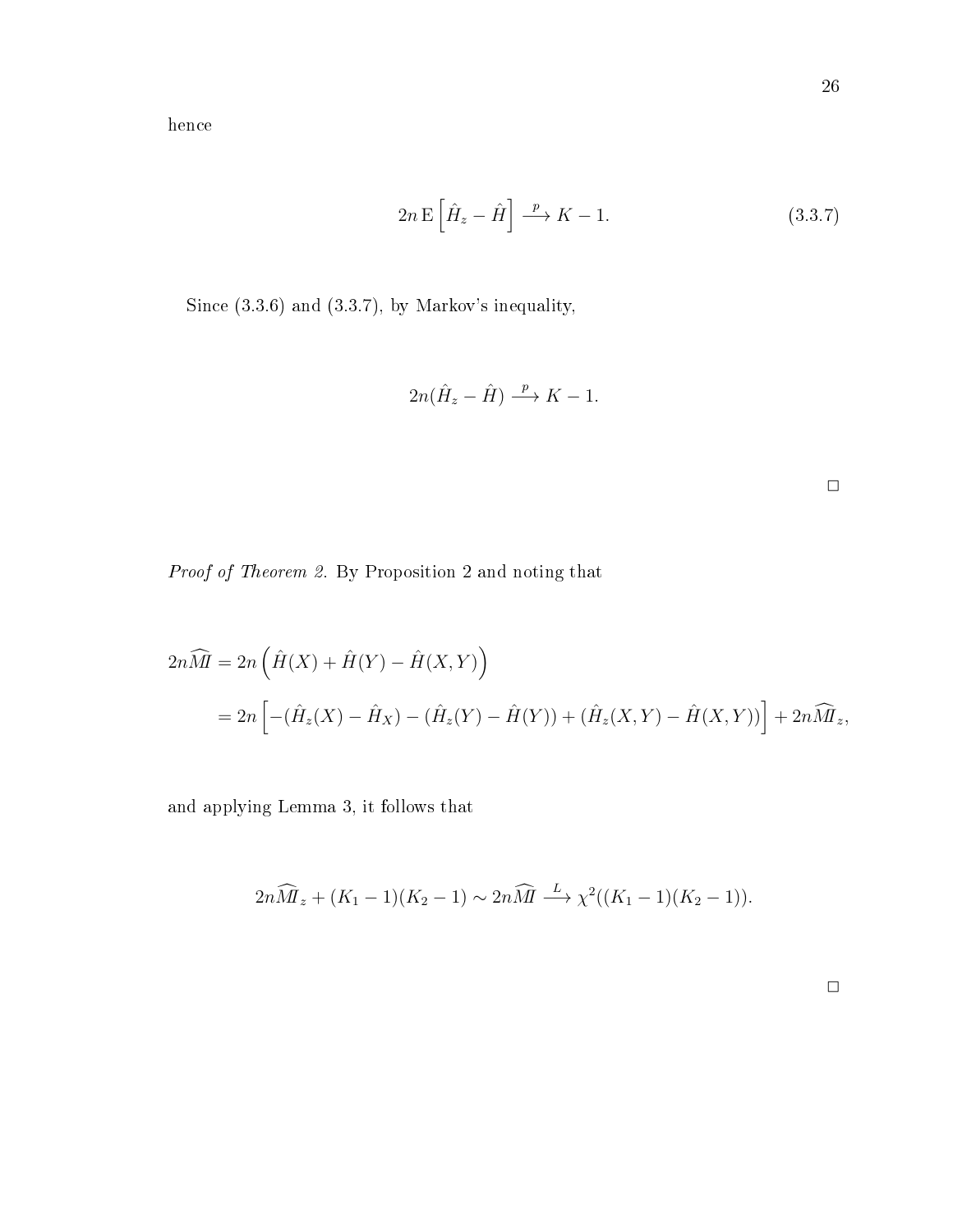#### 3.4 Examples

[13] gave three examples involving evaluation of gene-to-gene association. We rework these examples to demonstrate the usage of the proposed new test. Three genes were under consideration, and they were coded as TMEM30A, MTCH2, and ENAH. In Example 1, readings of TMEM30A and MTCH2 were analyzed. In Examples 2 and 3, readings on two different probes, designed for the same gene ENAH, on the same microchip were analyzed.

**Example 1 TMEM30A and MTCH2.** Using the results of [13],  $\widehat{M1} = 0.1459$ and  $\widehat{M}I_z = 0.0552$ ,  $\chi_1^2 = 2n\widehat{M}\widehat{I} = 55.7338$  and  $\chi_2^2 = 2n\widehat{M}\widehat{I}_z + (K_1 - 1)(K_2 - 1) =$ 102.0864. With degrees of freedom 81, the respective p-values are 0.9856 and 0.0567. At  $\alpha = 0.05$ , neither test rejects  $H_0 : M I = 0$ .

**Example 2 ENAH and ENAH with**  $K = K_1 \times K_2$ . Using the results of [13],  $\hat{M}\hat{I} = 0.2060$  and  $\hat{M}\hat{I}_z = 0.1157$ ,  $\chi_1^2 = 2n\hat{M}\hat{I} = 78.692$  and  $\chi_2^2 = 2n\hat{M}\hat{I}_z + (K_1 1)(K_2-1) = 125.1974$ . With degrees of freedom 81, the respective p-values are 0.5519 and 0.0012.  $\chi^2_2$  detects an association with strong evidence and  $\chi^2_1$  fails to do so by far. Since in this case it is known a priori that an association exists, this example illustrates the added utility of  $\chi^2_2$ .

**Example 3 ENAH and ENAH with**  $K \leq K_1 \times K_2$ . In this example, [13] assumes that several cells in the join alphabet are associated with zero probabilities. This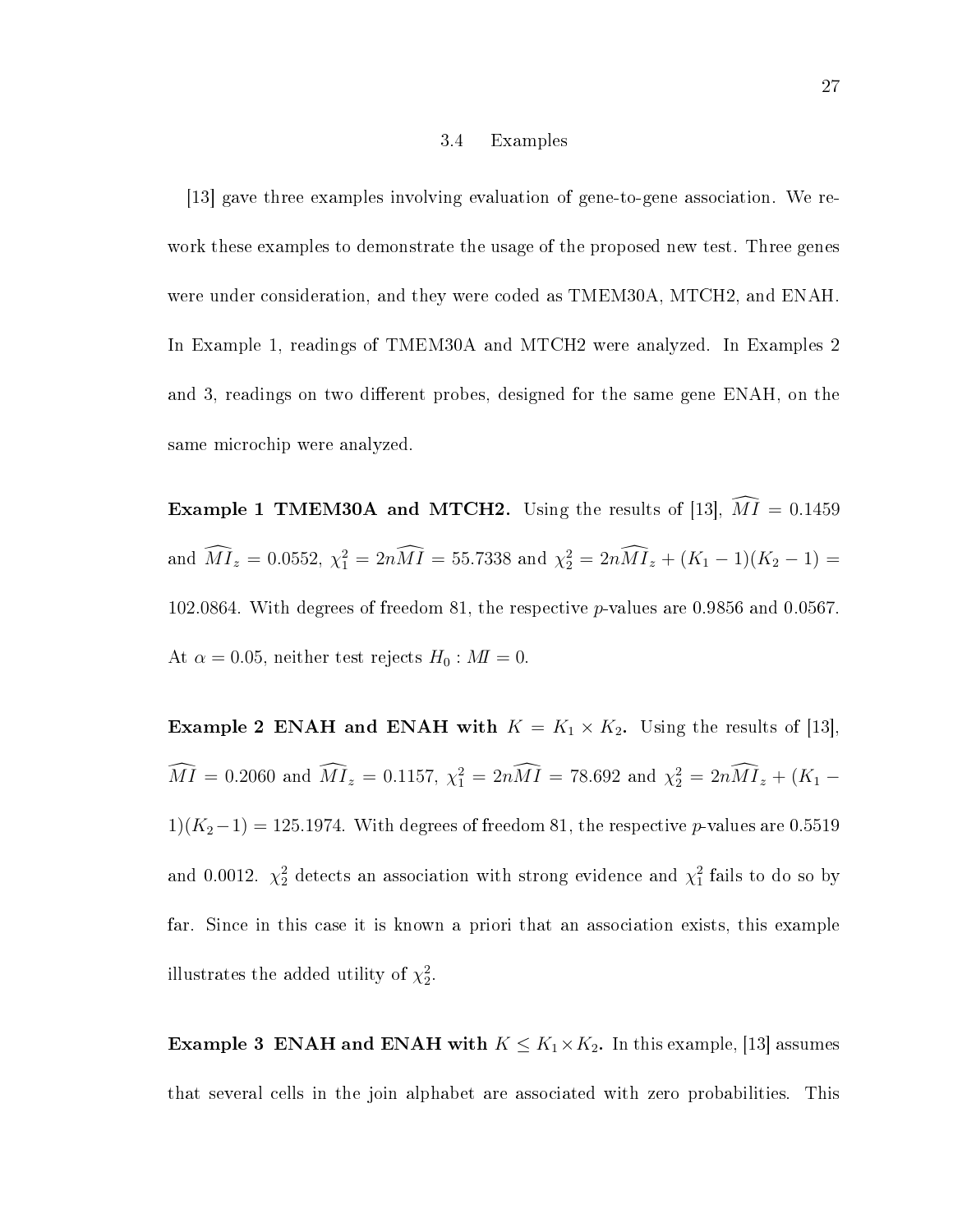assumption is invalid since, if it were the case, then under the null hypothesis of  $H_0$ :  $M\!\!I = 0$  (X and Y are independent) either some of the marginal probabilities of X or Y would have to be zeros. However every (of the ten) marginal categories is covered by observations, that is to say, none of the marginal probabilities can be zero. Without the assumption of zero probabilities, the chi-square tests of Proposition 2 and Theorem 2 give identical results as in Example 2.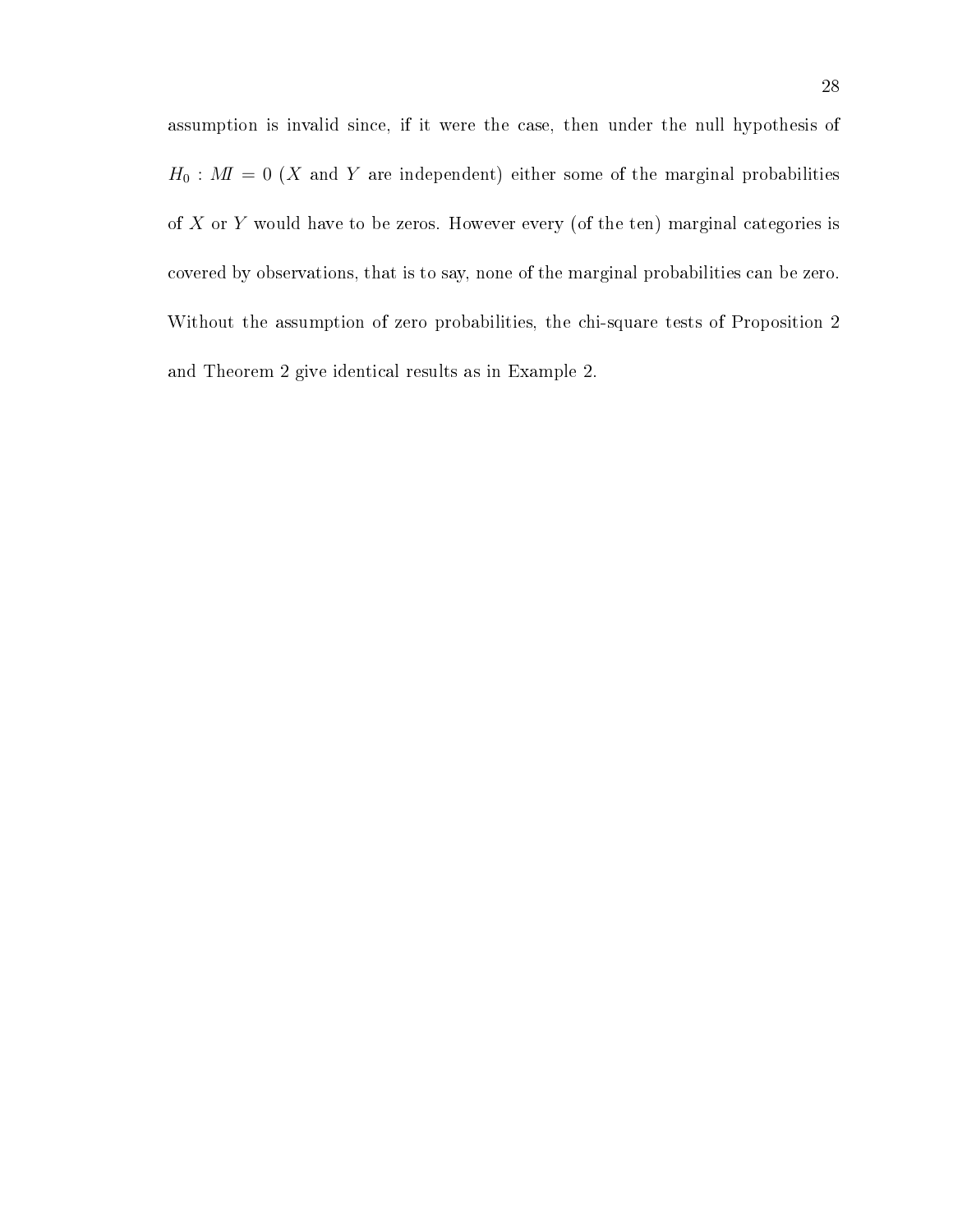### CHAPTER 4: Simulation Study

To further explore and study the property of  $\widehat{M}_z$ , various tests of independence were compared in the simulation study to evaluate the size and power of the tests under different sample sizes.

Particularly, five tests of independence were compared:

1. Pearson Chi-square Test:

Test Statistic:

$$
\chi_{Pearson}^2 = \sum_{k=1}^{K^*} \frac{(O_k - E_k)^2}{E_k} \sim \chi^2 \left( (K_1^* - 1)(K_2^* - 1) \right). \tag{4.0.1}
$$

Calculating  $\chi^2_{Pearson}$  requires all the denominators  $E_k$ 's to be positive, where each  $E_k$  is calculated by n multiplies the corresponding  $\hat{p}_{i, \cdot} \hat{p}_{\cdot, j}$ . When the sample size is not sufficiently large, many  $\hat{p}_{i,:}$ 's and  $\hat{p}_{.,j}$ 's could be zero, and it makes Pearson's test invalid. Moreover, it is commonly suggested that each cell should have at least five observations to use Pearson's test. In order to fairly compare other tests with Pearson's test under each situation, all the original samples in the simulation were adjusted. Particularly, in each bivariate sample data frequency table, all rows (and columns) with total frequencies less than 5 were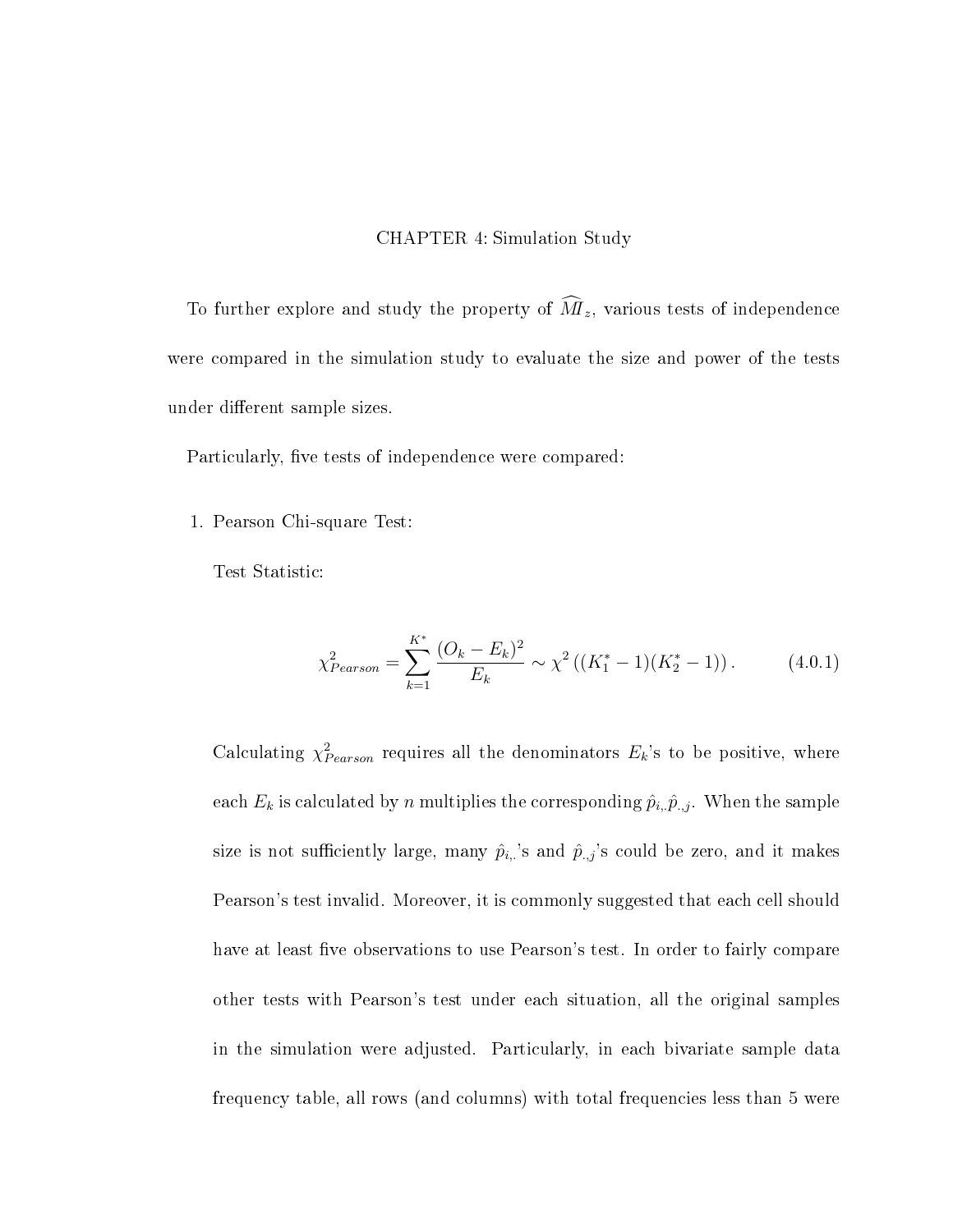combined to the row (and column) with the least total frequency among the rows (and columns) with at least five total frequency. If there are two or more such rows (or columns), one is selected randomly. For example, suppose the sample data frequency table is Table 4.1. The frequencies of  $X = 3$  and 4 are less than 5, and the frequency of  $X = 5$  is the category with the least frequency that is at least 5. As a result, the adjusted sample regarding the frequencies of X is described in Table 4.2. For the frequency of Y, the frequencies of  $Y = 2$ and 4 are less than 5, and the frequencies of  $Y = 1$  and 3 are the same. In the example,  $Y = 1$  is randomly selected to be combined with low-frequency categories. And the adjusted sample is as described in Table 4.3. Note that after the adjustment, the cardinality of X, Y, and  $X \times Y$  are reduced from 5, 4, and 20 to 3, 2, and 6. Because of the possible adjustment,  $K^*, K_1^*,$  and  $K_2^*$  are used instead of  $K$ ,  $K_1$ , and  $K_2$  in (4.0.1). In the following simulation settings, the cardinality of  $X$  and  $Y$  are 10 and 15, and sample sizes are started from 100. Therefore it is guaranteed that there is always at least one category in  $X$ and Y with a frequency of 5 or more.

Table 4.1: Original Sample Frequency Table

|   |                | 1              | $\overline{2}$ | 3              | 4              |
|---|----------------|----------------|----------------|----------------|----------------|
|   |                | 4              | 0              | $\overline{6}$ | $\overline{0}$ |
|   | $\overline{2}$ | $\mathbf 1$    | $\mathbf 1$    | $\overline{3}$ | $\mathbf 1$    |
| X | $\overline{3}$ | $\overline{2}$ | $\overline{2}$ | $\overline{0}$ | $\overline{0}$ |
|   | $\overline{4}$ | 0              | 0              | 0              | $\overline{0}$ |
|   | $\overline{5}$ | $\overline{3}$ | 0              | 1              | 1              |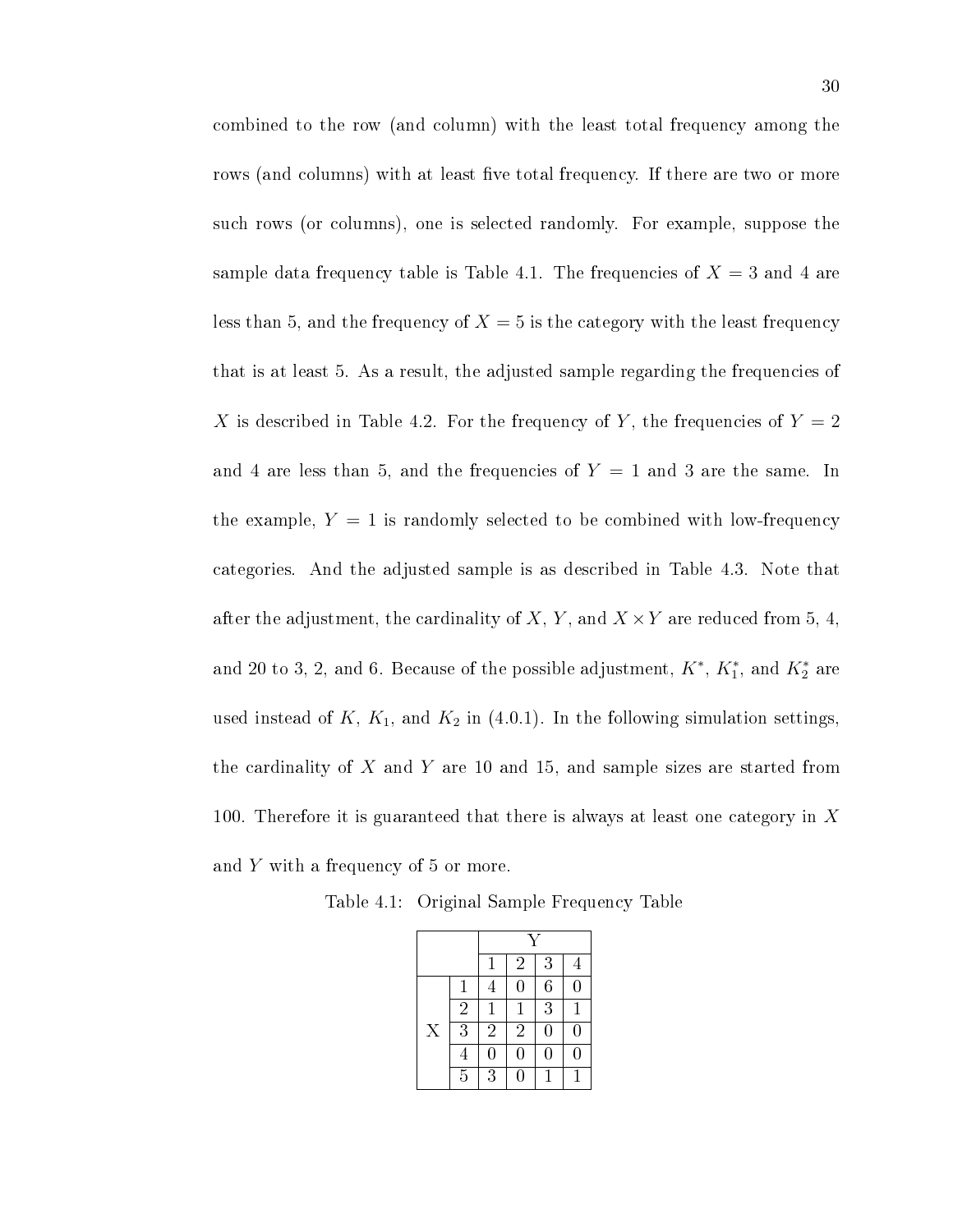|   |                |                | $\overline{2}$ | 3              | 4 |
|---|----------------|----------------|----------------|----------------|---|
|   |                |                | 0              | $\sqrt{6}$     | 0 |
| Χ | $\overline{2}$ |                |                | $\overline{3}$ |   |
|   | 5              | $\overline{5}$ | 2              |                |   |

Table 4.2: Partially Adjusted Sample  $(X$  categories with low frequencies combined)

Table 4.3: Adjusted Sample  $(X \text{ and } Y \text{ categories with low frequencies combined})$ 

|                |   | 3              |  |
|----------------|---|----------------|--|
|                | 4 | $\overline{6}$ |  |
| $\overline{2}$ | 3 | $\overline{3}$ |  |
| $\overline{5}$ | 8 |                |  |

2. Test of independence using  $\widehat{M}$  and Proposition 2:

Test Statistic:

$$
\chi^2_{Mhat} = 2n\widehat{M}(\text{original sample}) \sim \chi^2((K_1 - 1)(K_2 - 1)),
$$

and

$$
\chi^{2*}_{Mhat} = 2n\widehat{M}(\text{adjusted sample}) \sim \chi^2((K_1^*-1)(K_2^*-1)).
$$

Two tests of independence using  $\widehat{M}$  are examined.  $\widehat{M}$  does not require non-zero marginal sample probabilities as that of Pearson's test. To make a complete comparison, tests using  $\widehat{M}$  on both original sample and adjusted sample are included.

3. Test of independence using  $\widehat{M}_{z}$ <sup>1</sup> and Theorem 2:

<sup>&</sup>lt;sup>1</sup>The computation of  $\widehat{M}_z$  has been implemented in R and can be found in R package "Entropy-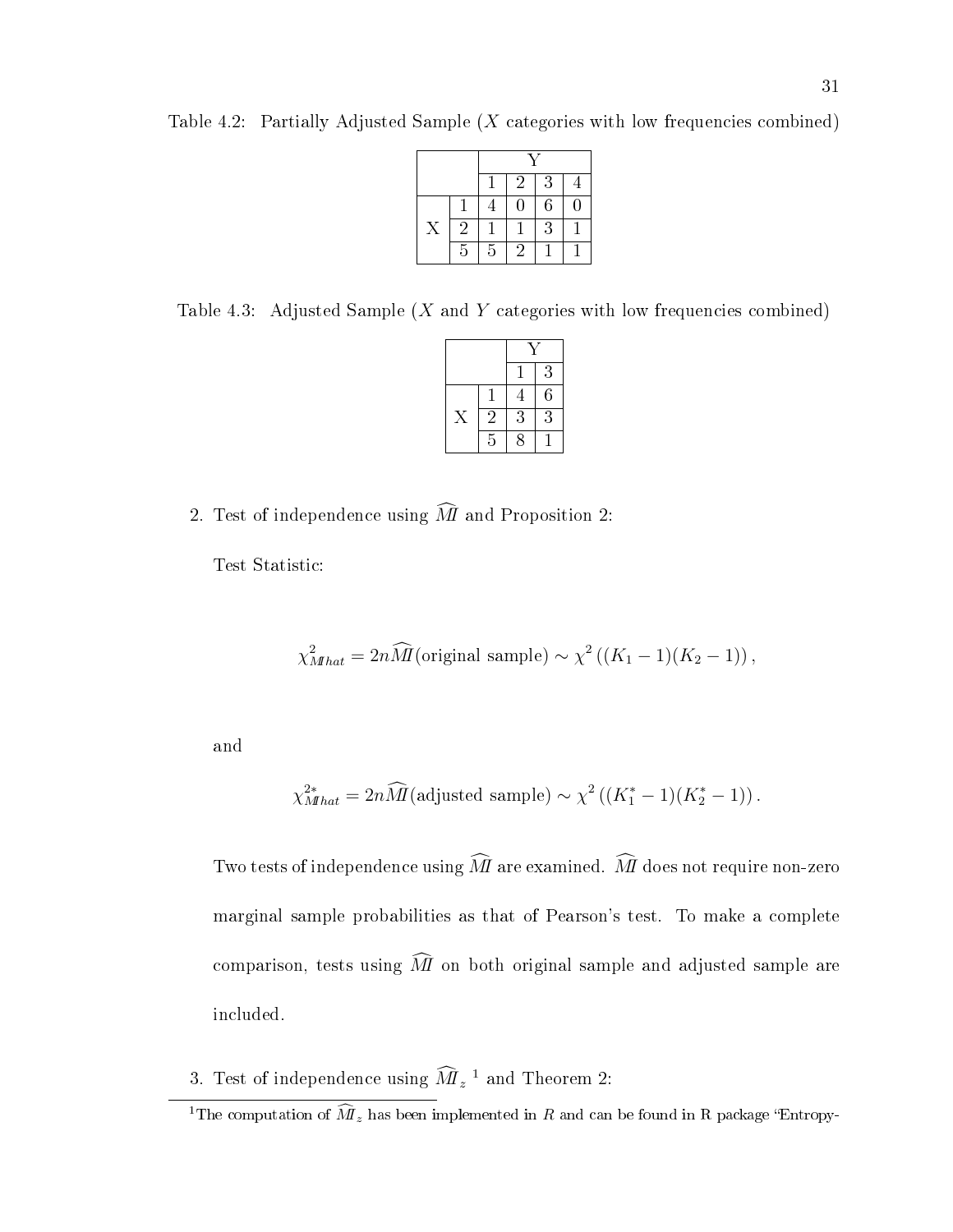Test Statistic:

$$
\chi^2_{Mz} = 2n\widehat{M}_z(\text{original sample}) + (K_1 - 1)(K_2 - 1) \sim \chi^2((K_1 - 1)(K_2 - 1)),
$$

and

$$
\chi^{2*}_{Mz} = 2n\widehat{M}_z \text{(adjusted sample)} + (K_1^* - 1)(K_2^* - 1) \sim \chi^2 \left( (K_1^* - 1)(K_2^* - 1) \right).
$$

For the same reason (to make a complete comparison), tests using  $\widehat{M\mathstrut}_{z}$  on both original sample and adjusted sample are included.

### 4.1 Simulation Settings

The two marginal distributions are

$$
p_{i,.} = \frac{1}{10}, \qquad i = 1, 2, \cdots, 10;
$$

and

$$
p_{.,j} = \frac{16 - j}{120}, \qquad j = 1, 2, \cdots, 15.
$$

When evaluating the size of tests,

 $p_{i,j} = p_{i,.} p_{.,j}.$ 

Estimation".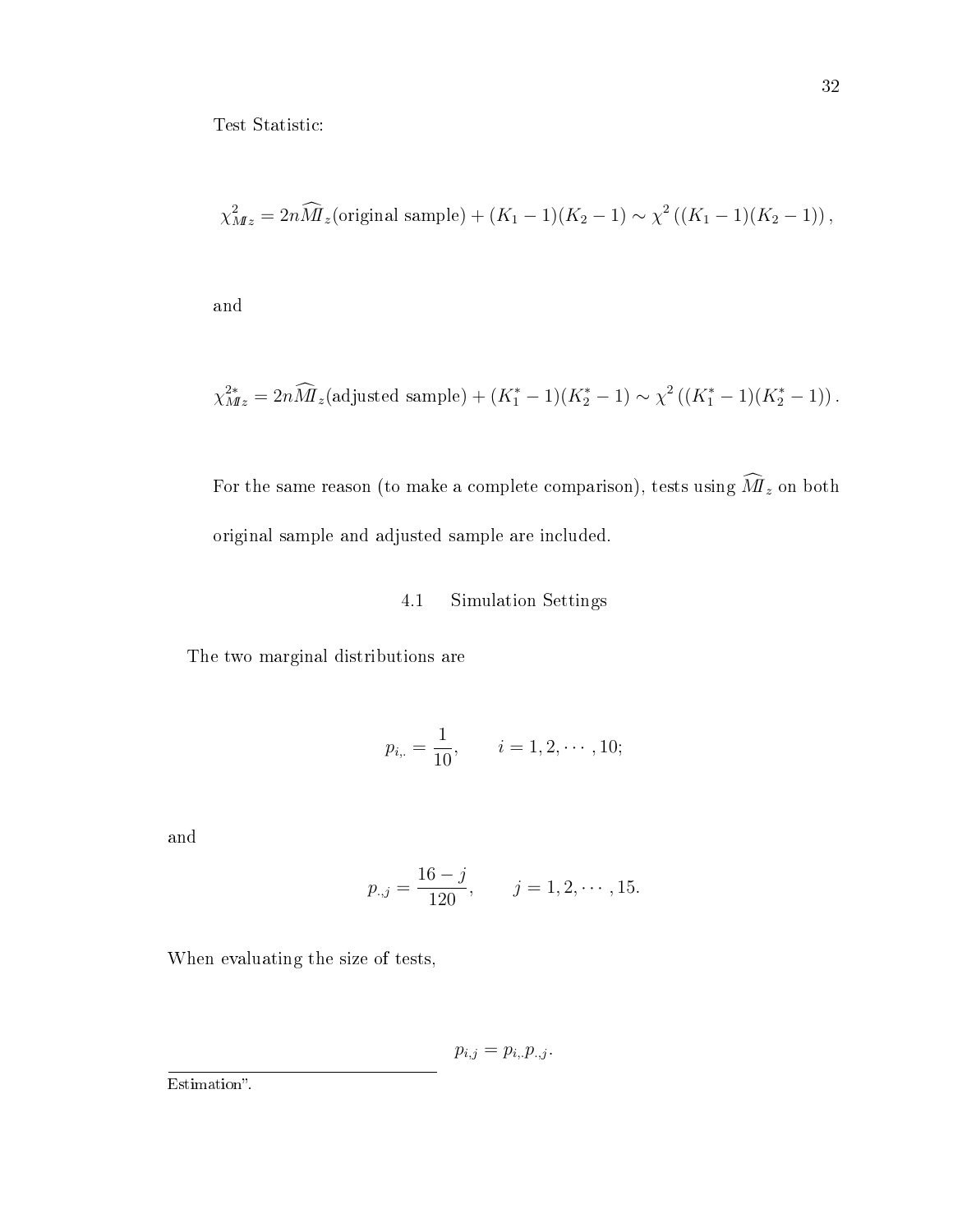When evaluating the power of tests,

$$
p_{i,j} = \frac{150 - 15(i - 1) - j + 1}{11325}
$$
 (triangle distribution).

For both evaluation, the simulations were conducted with sample size  $n = 100$ , 200, 300, . . . , 14900, 15000. And for each sample size, the simulation was iterated for 50000 times.

#### 4.2 Simulation Results

The simulation results are presented in Figure 4.1 and 4.2. To help understand the legend, pearson.reject\_vec, miz.reject\_vec, miz.reject\_adj\_vec, mihat.reject\_vec, and mihat.reject\_adj\_vec stand for testing using  $\chi^2_{Pearson}$ ,  $\chi^2_{Mz}$ ,  $\chi^2_{Mz}$ ,  $\chi^2_{Mhat}$ , and  $\chi^{2*}_{Mhat}$ , respectively.

The sizes of all tests reached the neighborhood of  $\alpha$  when n is more than 4500; therefore Figure 4.1 did not include the simulation results when  $n$  is more than 6500. Based on Figure 4.1, Pearson's test on adjusted (combined) samples converged to  $\alpha$ faster than other tests. The two sets of tests using estimators of mutual information converged to  $\alpha$  at a similar rate. Although  $\widehat{M}_{z}$  has a smaller bias over  $\widehat{M}$ , surprisingly that the simulation showed that testing independence using  $\widehat{M}$  has better size than that of using  $\widehat{M}_z$  when the sample size is relatively small.

The powers of all tests using mutual information estimators are consistently higher than the power of Pearson's test. It suggests that when the sample size is sufficiently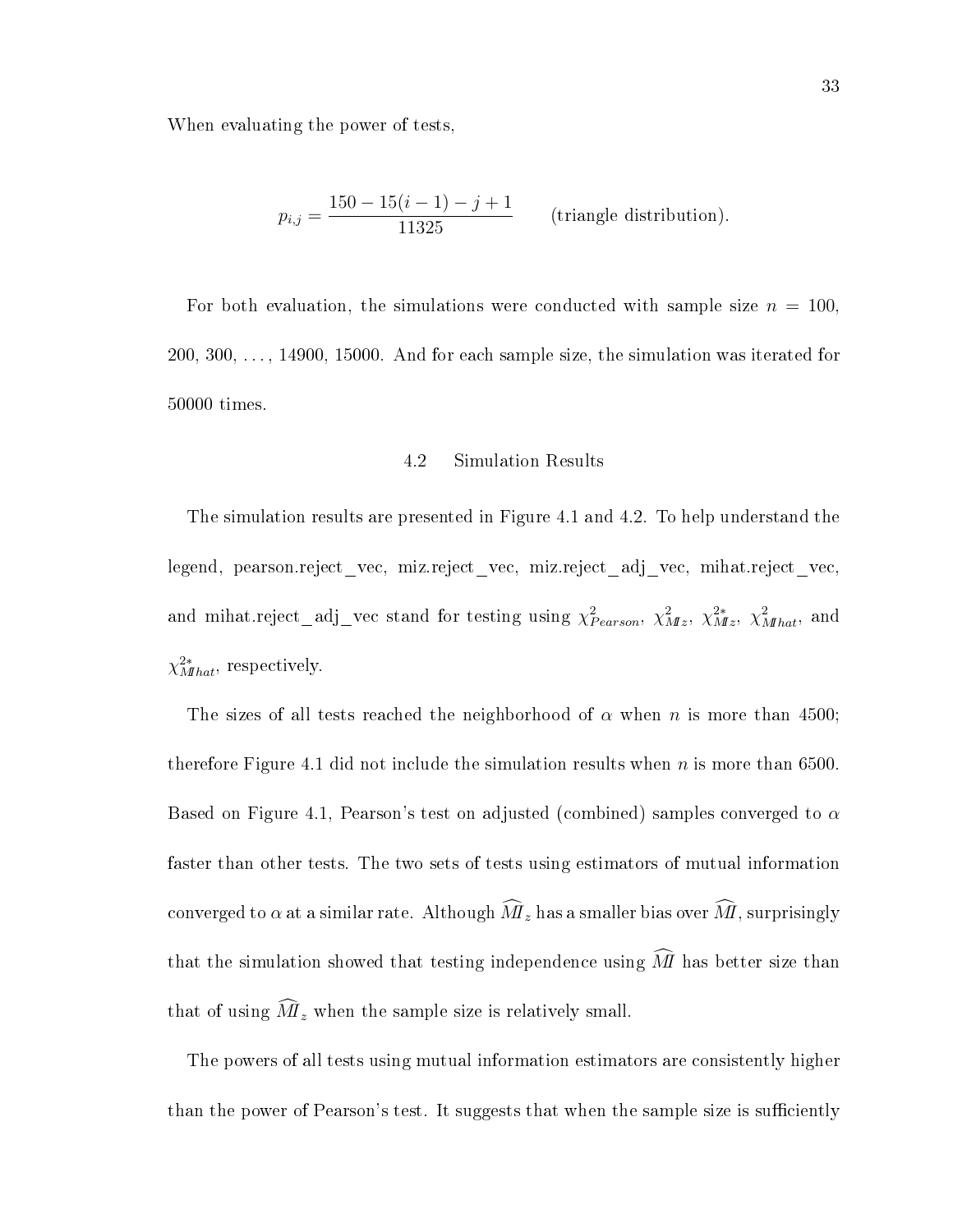

Figure 4.1: Size of different tests under different sample size when  $\alpha = 0.05$ .



Figure 4.2: Power of different tests under different sample size when  $\alpha = 0.05$  under a joint triangle distribution.

large, a test using either  $\widehat{M}$  or  $\widehat{M}_z$  should be adopted instead of Pearson's test. Moreover, when the sample size is moderate (n from 1500 to 4500 in the designed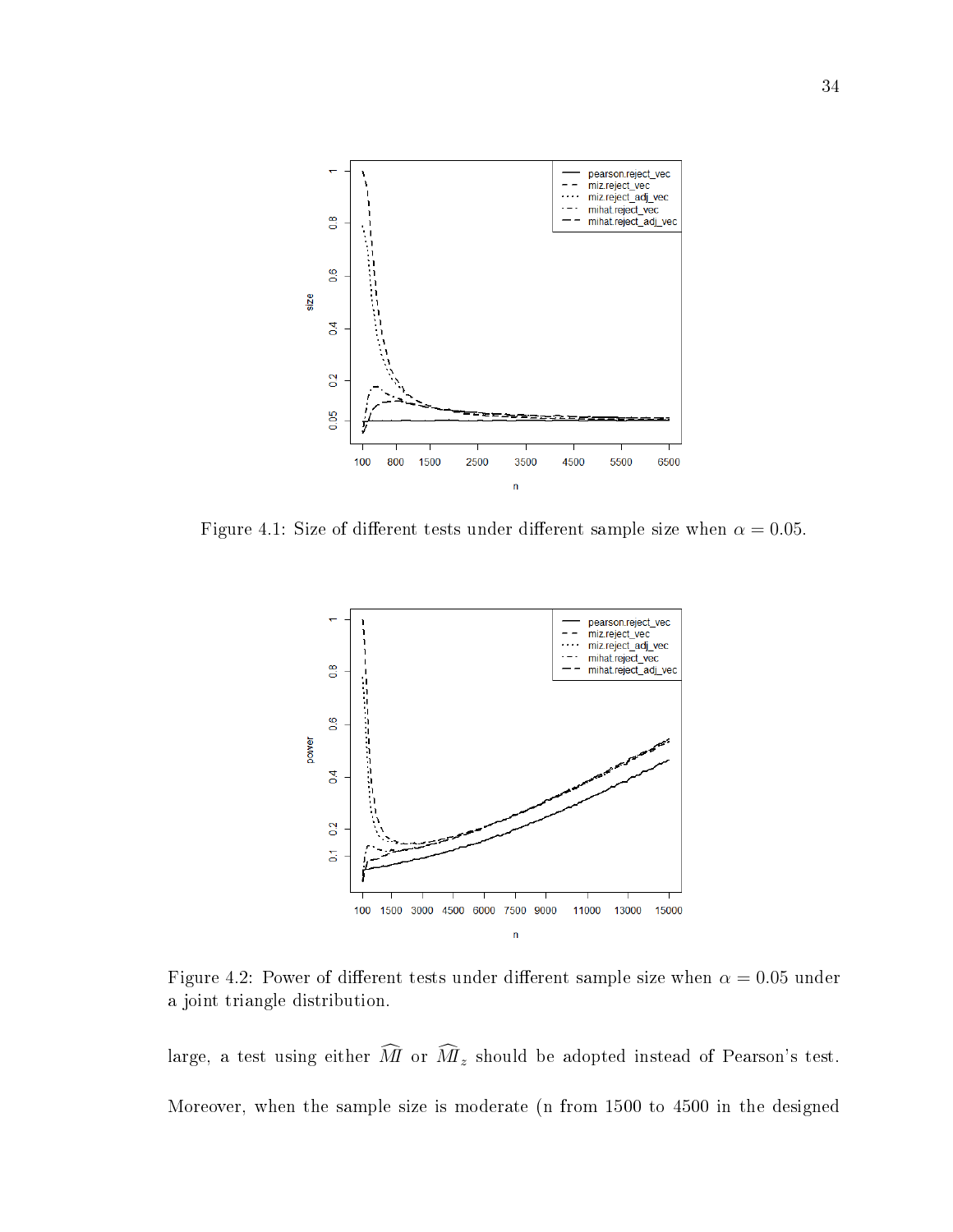simulation), testing using  $\widehat{M}_z$  and  $\widehat{M}$  have similar size, but the power of using  $\widehat{M}_z$ is higher.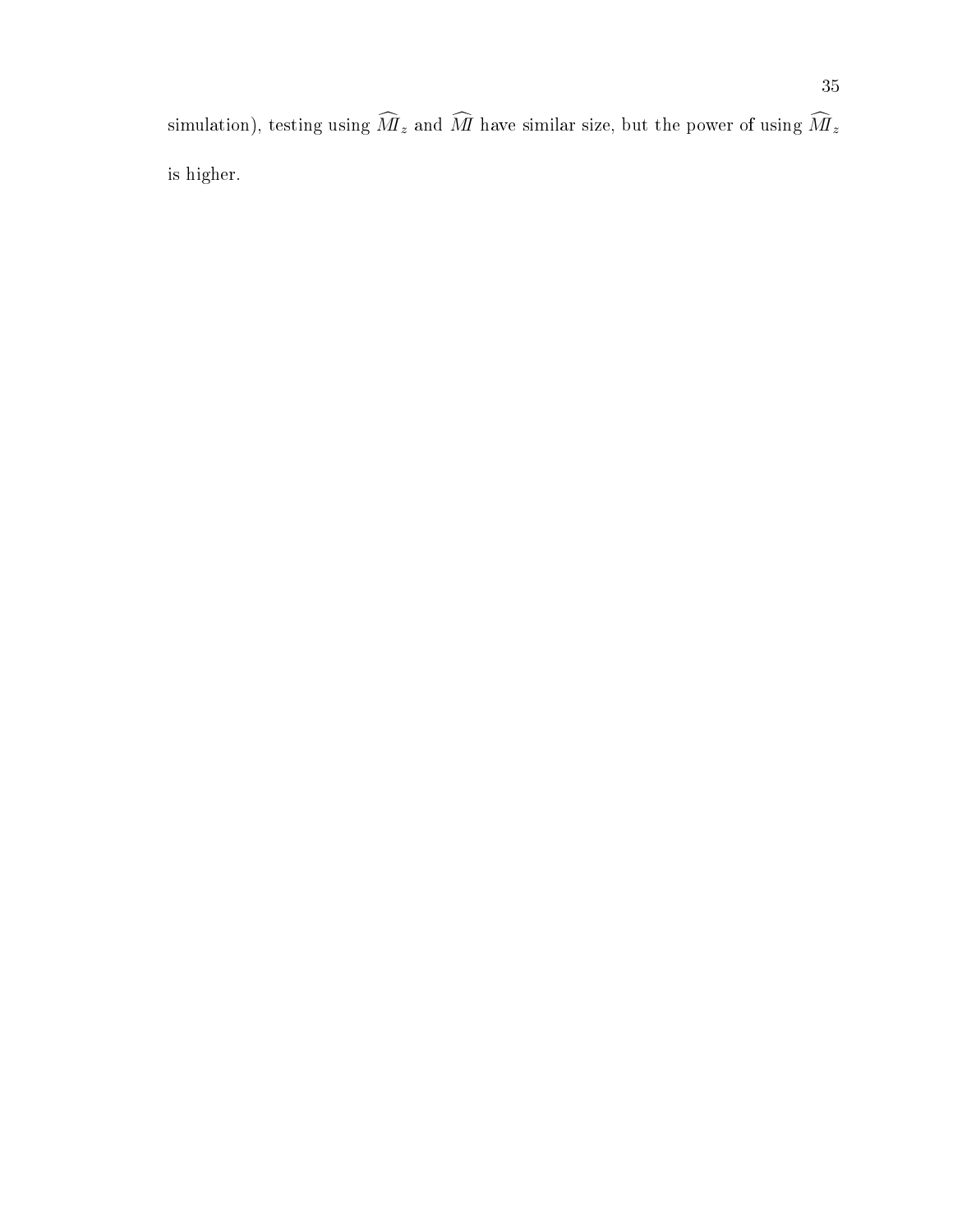CHAPTER 5: Conclusion and Future Work

In conclusion, the asymptotic distributions for  $\widehat{M}$  and  $\widehat{M}_z$  are offered under the situation that  $M = 0$ . Based on the simulation study, when the sample size is sufficiently large, testing independence using mutual information estimators are preferred because they have higher powers than Pearson's test. When the sample size is moderate, Pearson test's size has a faster convergence rate to  $\alpha$  and is preferred. When the sample size is small, although Pearson's test also has a faster convergence rate of size, it is frequently incalculable without a merge of empty cells.

 $\widehat{M}_z$  is known to have a faster-decaying bias compared to  $\widehat{M}$ , whereas the size of test of independence with  $\widehat{M}$  has a faster converging rate when the sample size is relatively small. It leads to my conjecture that additional bias correction terms are needed in Theorem 2 to improve its performance under small samples, which will be future work. Furthermore, it is worthy of investigating why Pearson's test has such a fast converging rate in the size of test. Finally, Theorem 2 could be generated as a new test of goodness-of-fit using Kullback-Leibler divergence  $\widehat{KL}_z$  [15], one could study its property and compare it with other goodness-of-fit tests.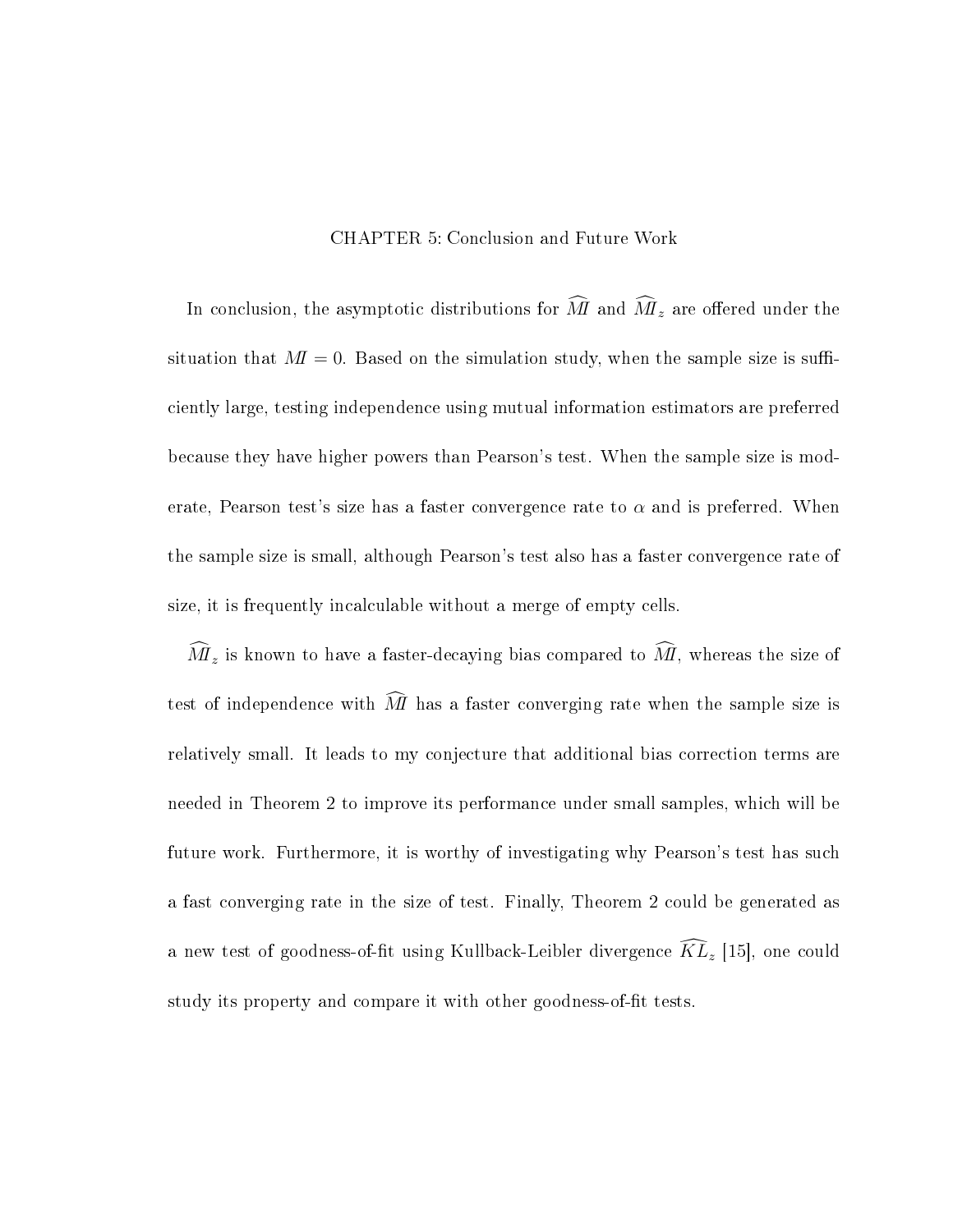#### REFERENCES

- [1] C. E. Shannon, "A mathematical theory of communication," Bell system technical journal, vol. 27, no. 3, pp. 379–423, 1948.
- $|2|$  B. Harris, "The statistical estimation of entropy in the non-parametric case," tech. rep., WISCONSIN UNIV-MADISON MATHEMATICS RESEARCH CEN-TER, 1975.
- [3] S. Zahl, "Jackknifing an index of diversity,"  $Ecology$ , vol. 58, no. 4, pp. 907–913, 1977.
- [4] L. Paninski, "Estimation of entropy and mutual information," Neural computa*tion*, vol. 15, no. 6, pp.  $1191-1253$ ,  $2003$ .
- [5] Z. Zhang, "Entropy estimation in turing's perspective," Neural computation, vol. 24, no. 5, pp. 1368–1389, 2012.
- [6] Z. Zhang and J. Zhou, Re-parameterization of multinomial distributions and diversity indices," *Journal of Statistical Planning and Inference*, vol. 140, no. 7, pp. 1731–1738, 2010.
- $|7|$  Z. Zhang, "Asymptotic normality of an entropy estimator with exponentially decaying bias," IEEE Transactions on Information Theory, vol. 59, no. 1, pp. 504– 508, 2013.
- $[8]$  Z. Zhang and X. Zhang, "A normal law for the plug-in estimator of entropy," IEEE Transactions on Information Theory, vol. 58, no. 5, pp.  $2745-2747$ ,  $2012$ .
- $[9]$  X. Zhang, "Asymptotic normality of entropy estimators," 2013.
- [10] C. Chen, M. Grabchak, A. Stewart, J. Zhang, and Z. Zhang, "Normal laws for two entropy estimators on infinite alphabets,"  $Entropy$ , vol. 20, no. 5, p. 371, 2018.
- [11] Z. Zhang, Statistical Implications of Turing's Formula. John Wiley & Sons, 2016.
- [12] A. Antos and I. Kontoyiannis, Convergence properties of functional estimates for discrete distributions," Random Structures  $\mathcal{B}$  Algorithms, vol. 19, no. 3-4, pp. 163–193, 2001.
- [13] Z. Zhang and L. Zheng, "A mutual information estimator with exponentially decaying bias," *Statistical applications in genetics and molecular biology*, vol. 14, no. 3, pp. 243–252, 2015.
- [14] S. S. Wilks, The large-sample distribution of the likelihood ratio for testing composite hypotheses," The Annals of Mathematical Statistics, vol. 9, no. 1, pp. 60–62, 1938.